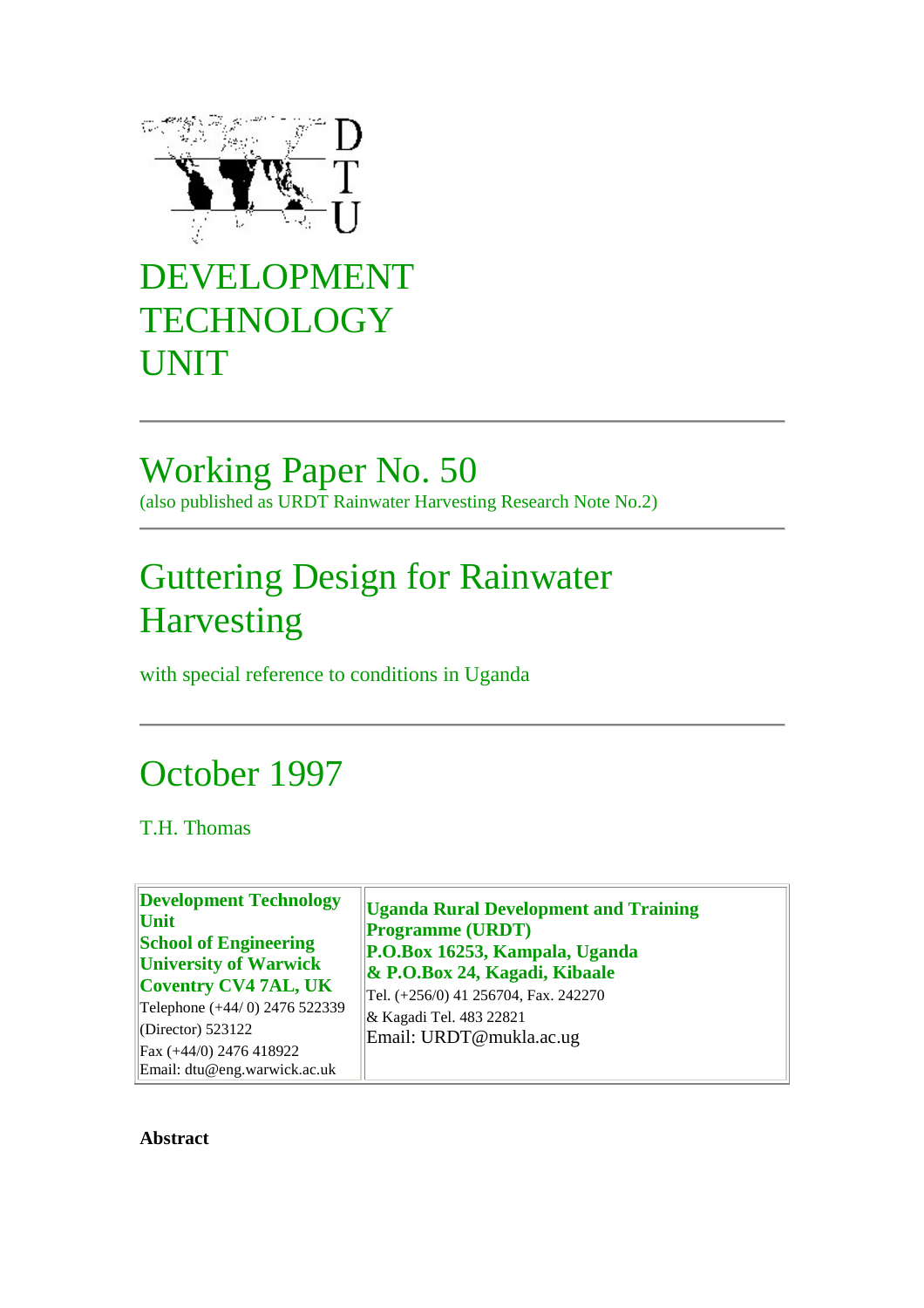The way that rain runs off an unguttered roof is discussed and supported by findings from laboratory experiments. The purpose of and constraints upon guttering are identified. The principles of guttering design are developed and the trade-offs between cost, effectiveness in intercepting run-off, capacity to carry flow and architectural impact are discussed. Several low-cost guttering variants are identified, as are different ways of fixing gutters onto simple buildings. Initial field trials in Uganda are reported.

#### **Contents**

[1 Introduction](#page-2-0) [2 Guttering Design](#page-5-0) 2.1 Choosing the slope 2.2 Choosing the shape 2.3 Guttering materials 2.4 Fixing gutters [3 Laboratory Experimentals](#page-12-0) 3.1 Experimental arrangments and results 3.2 Discussion of findings [4 Results of initial field experiments](#page-18-0) [5 Conclusions](#page-19-0) [Appendix A Measured runoff trajectories from corrugated roofing](#page-4-0) [Appendix B Theory of flow down corrugations](#page-4-0)

#### **List of Figures**

[Figure 1 Water falling from a roof](#page-4-0) [Figure 2 Gutter slope](#page-5-1) (a) close-fit gutter with very small slope (b) gutter with uniform slope (c) roof edge sloping with the gutter (d) gutter with slope increasing towards the discharge end [Figure 3 Gutter shapes evaluated in Table](#page-8-0) [Figure 4 Roof edge detail and some gutter supports](#page-12-1) (a) typical roof edge (b) wiring to roof sheet or wooden spar (c) tube and nail connection to fascia board (d) shaped bar connected to purlin (e) strip or bar connected to rafter end [Figure 5 Trajectories of falling water](#page-16-0) [Figure 6 Effect of roof length on 'throw'](#page-17-0)

#### **List of Tables and Graphs**

[Table 1 Gutter capacity](#page-6-0) [Table 2 Shape factors for gutters](#page-8-1) [Table 3 Compressed data from indoor experiments](#page-13-0) [Table 4 Throw at a drop of 300 mm and constant furrow discharge](#page-16-1) Table 5 [Throw from an actual roof](#page-18-1)

Notes: This version of the Working Paper is provisional and it is hoped to replace it by a fuller version in 1998 after further experiments have been undertaken.

The Kagadi data was recorded by Mr Turyamureba Victor of URDT.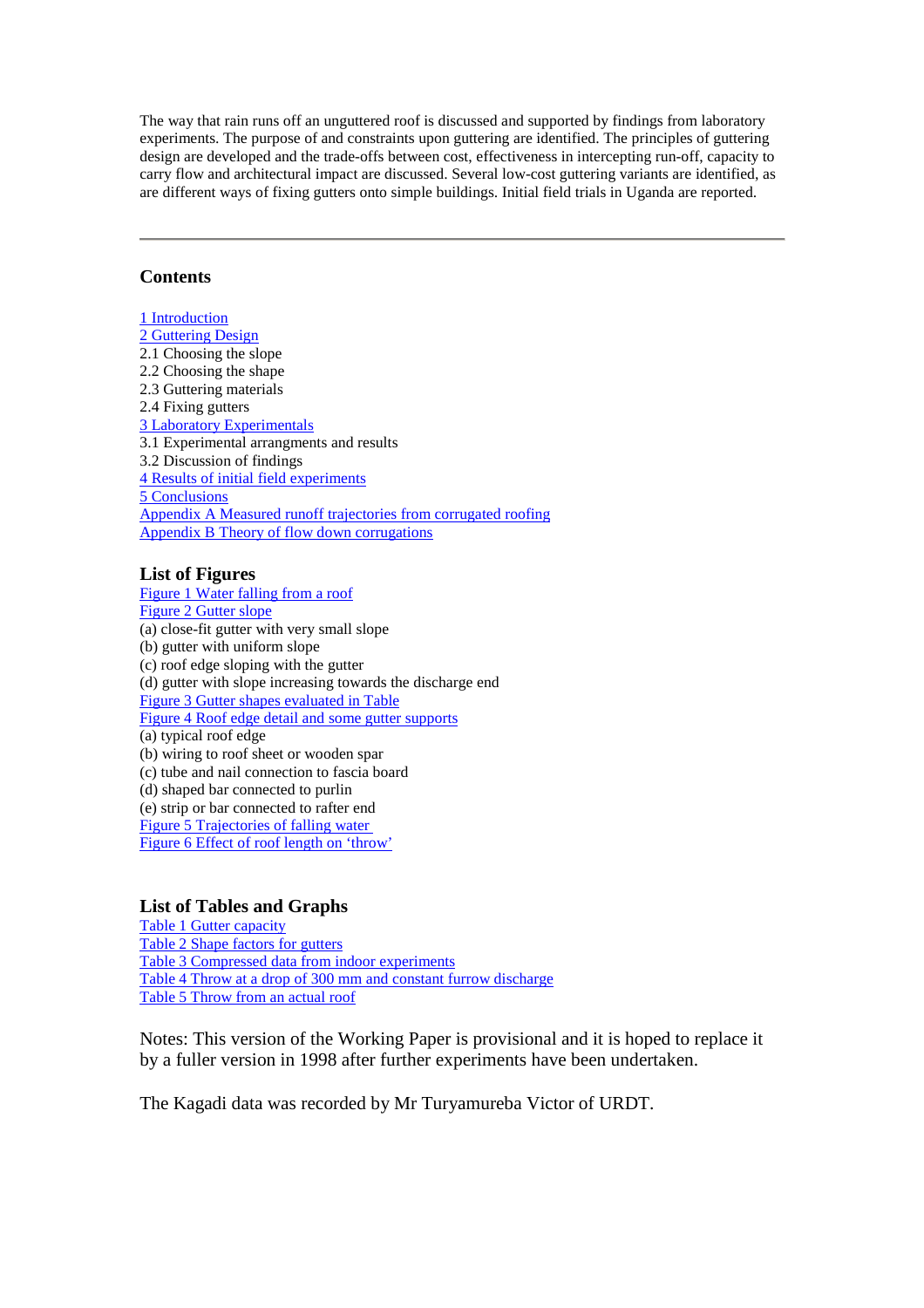#### <span id="page-2-0"></span>**1 INTRODUCTION**

The main components of a rainwater harvesting system fed by run-off from a roof are a tank and 'guttering', where 'guttering' includes both the actual gutters and the downpipe connecting gutters to tank. This paper examines the factors that control the design of good gutters. (Downpipes will be treated in the revision to this Working Paper planned for April 1998 following further fieldwork.) It reports work done within a programme to reduce the cost of the different components of domestic rainwater harvesting systems. Target costs of \$50 and \$200 have been chosen for respectively 'wet season only' and 'all year' water supply systems. Guttering represents about 30% of the cost of a 'wet season only' system, built to provide domestic water for about 8 months per year in Uganda, but only about 10% of the cost of an 'all-year' system in which the water storage capacity is large and expensive. Many gutters in Uganda perform badly and some are unsightly (for example large troughs made by cutting corrugated sheets). The majority of buildings are unguttered and need to be fitted if rainwater is to be harvested. For reasons not discussed in this paper, rainwater harvesting is likely to increase substantially in Uganda in the next few years.

Rain falling upon a sloping roof runs towards its lower edge and, if there are no gutters, from there falls to the ground. A little of the rain hitting the roof may evaporate at once from the roof surface, but typically over 95% will run off. By the time that the water reaches the edge of the roof it has acquired a velocity *v* parallel to the roof surface. This velocity increases with

- a. the intensity *I* of the rainfall during the last few seconds (e.g. in millimetres per minute)
- b. the length *L* of the roof, from ridge to edge in the direction of water flow
- c. the slope of the roof *S*
- d. the smoothness and shape of the roofing material.

During rain, even very heavy rain, the film of water on a roof is quite thin. On a plane roof it rarely exceeds 0.4 mm and in the furrows of a corrugated roof it rarely exceeds 1.5 mm. This shallow flow is subject to frictional drag as it moves down the roof. *If* there were no water-roof friction, quite high speeds would be reached - up to 5 meters per second on a typical roof. However there is friction and actual speeds are much lower than this, typically under 0.5 m/s. As rainwater flows down a roof from its top, being augmented as it goes, the film gets both deeper and faster. It usually has reached an 'equilibrium' speed at which the pull of gravity on the water is exactly balanced by the friction drag force on it. This equilibrium speed is about twice as high for a corrugated roof as for a plane or ribbed roof, and about 50% higher for a shiny metal roof than for a rough tiled one. (See Appendix B)

Because the runoff velocity at the bottom of the roof is not zero, the water does not fall vertically from the roof edge but instead follows a curved trajectory. Figure 1 shows such a trajectory. Under windless conditions, the no-wind outward 'throw' *x* increases with 'drop' *y* from the roof edge. For each run-off velocity *v* there will be a different curve: the higher the velocity, the greater the throw *x*.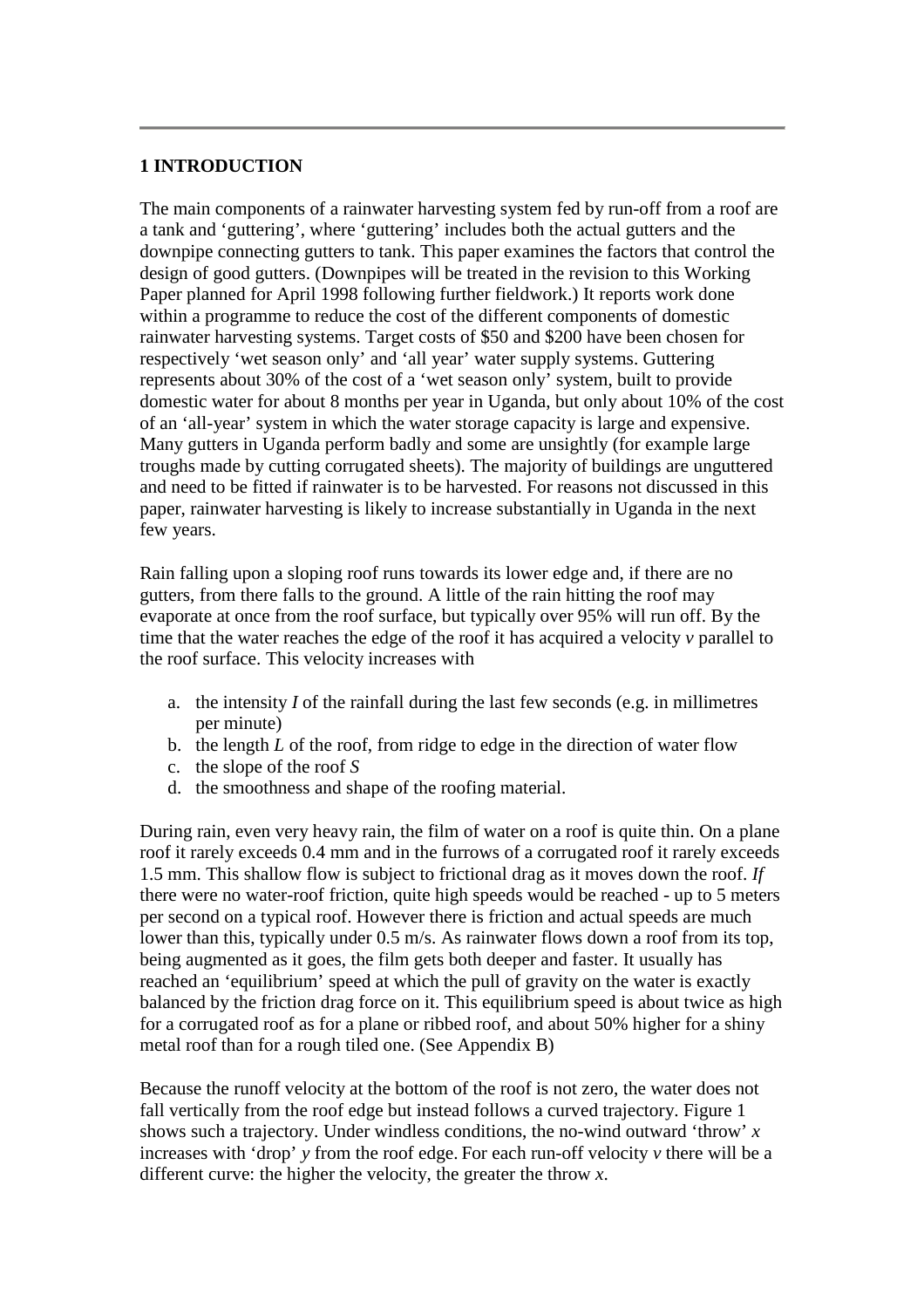It is common to experience strong winds during rainfall and these further disturb the stream of falling water, causing the actual throw  $x_w$  to vary continuously about its windless value *x*. For any particular roof therefore, the throw  $x_w$  for a given drop  $y$ varies predictably with rainfall intensity and unpredictably with wind. These variations make the design of guttering systems more difficult. It *may* be possible to obtain data about rainfall intensity - for example what fraction of annual rainfall occurs during storms exceeding a given intensity - and use this to aid guttering design. It is rarely possible to obtain relevant windspeed data or to use it in design, so it is desirable to undertake experiments to measure the statistical distribution of throw over a typical year before deciding guttering norms.

Where there are no gutters, water falls freely from roof edge to ground. There it may cause erosion of the soils and splashing of the bottom part of the building's walls. It is usual to make unguttered roofs overhang the walls by 300 to 600 mm to minimise damage to walls or foundations (and in hot climates also to shade the walls). Even so, it is common to find serious gully erosion around unguttered houses in tropical towns. In temperate climates almost all buildings are guttered and roof overhangs are often as little as 50 mm.

Gutters are fitted to roofs to channel the run-off into a drain or, in the case of rainwater harvesting, into a collecting vessel. (Water *can* be collected in widemouthed ground-level vessels even without using gutters but this process has several difficulties.) A gutter has essentially two functions

- a. to intercept the run-off on its way from roof edge to the ground
- b. to transport the intercepted water sideways towards some concentration point (usually to a downpipe).

For either of these functions the gutter may be less than 100% effective. If it is not wide enough some of the run-off may overshoot it and not be intercepted. If its carrying capacity is inadequate, it will overflow during heavy storms and lose some of the water that it has intercepted. Unfortunately, as will be shown later, some of the techniques for increasing capacity also reduce the fraction of water that is intercepted.

<span id="page-3-0"></span>Because gutters have to be open-topped, they are not very suitable for conveying water downwards to the drain or collecting vessel. This task of vertical transport is usually performed by a closed 'downpipe'. To connect the gutter to the downpipe there may be a specially shaped junction called a 'gully'. Alternatives to the use of a downpipe are to let the water stream free-fall from the end of the gutter or to guide it by means of a rod or chain to which the water 'sticks' by surface tension.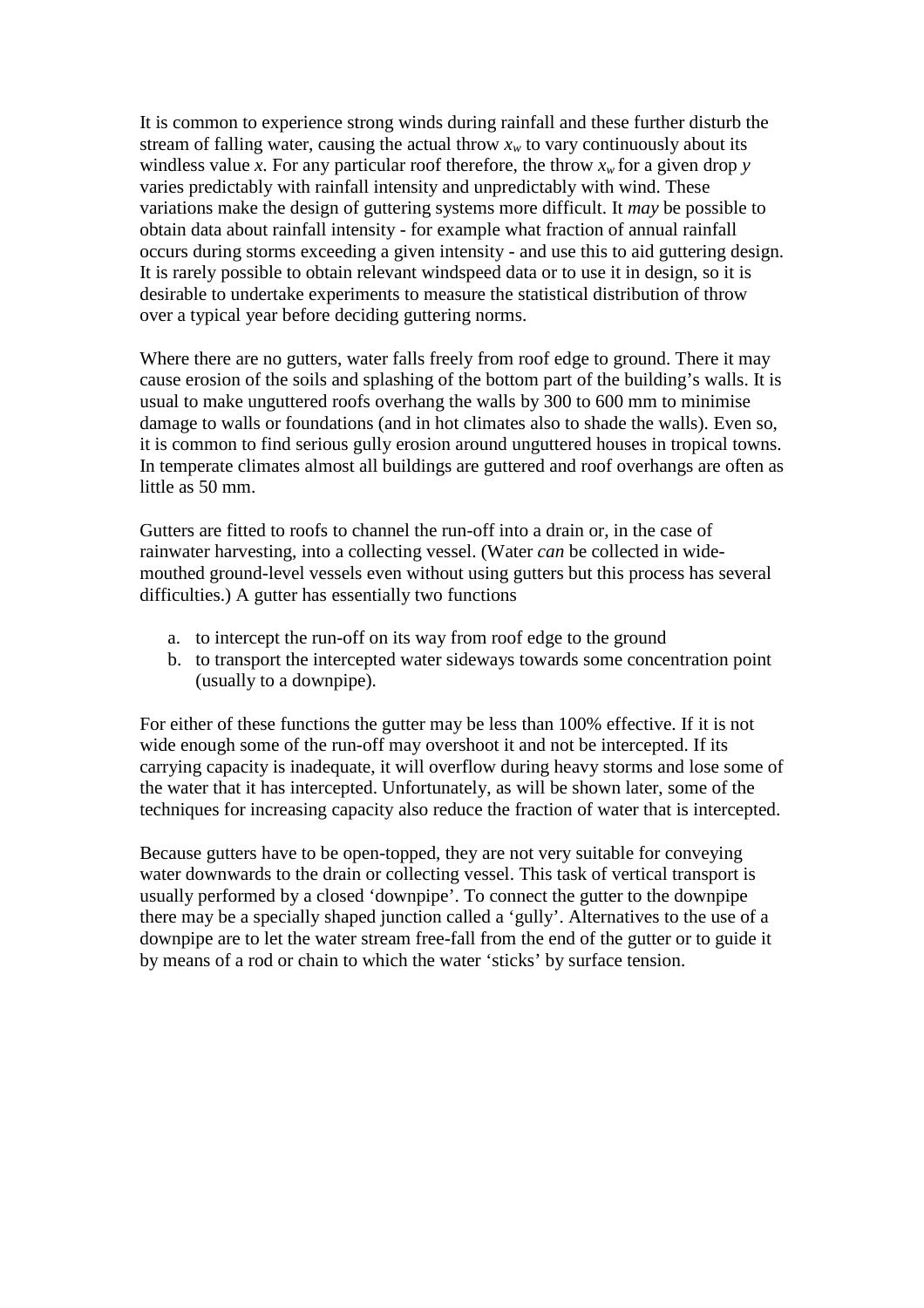<span id="page-4-0"></span>

**Figure 1 Trajectory of flow off an unguttered roof**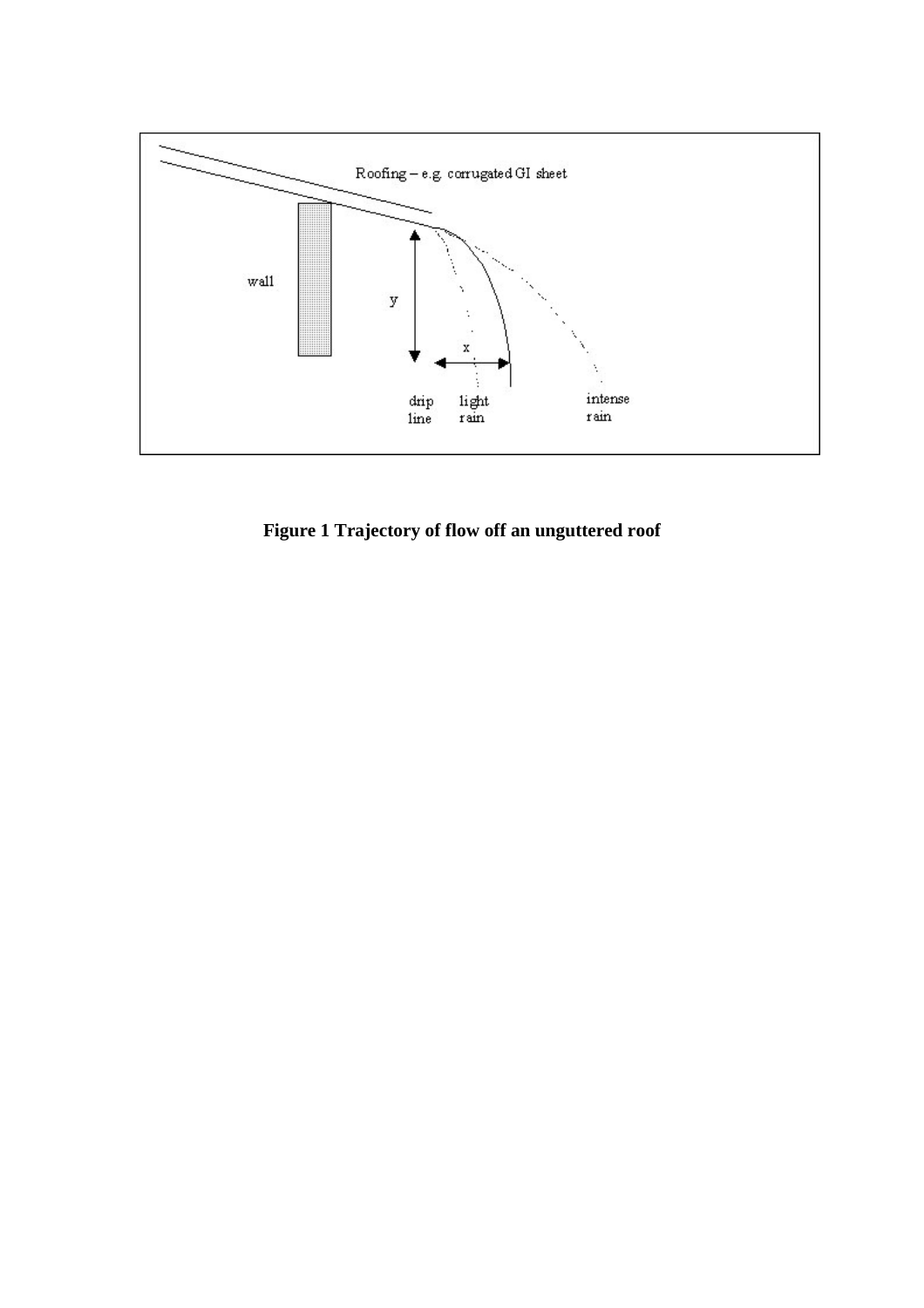<span id="page-5-1"></span>

<span id="page-5-0"></span>[\(Return to top of document\)](#page-3-0)

#### **2 GUTTERING DESIGN**

Our general design objective is to find the cheapest guttering arrangement that will achieve an agreed level of performance (such as to collect 95% of annual roof run-off ). We need to select the slope, size, shape and material of the gutter.

#### **2.1 Choosing the slope**

The capacity of a gutter, i.e. the flow  $Q<sub>C</sub>$  it can carry without over-topping, depends on several factors, especially:

- a. its cross-sectional area *A*
- b. its hydraulic radius  $R = A/P$ , where *P* is the length of the perimeter of the wetted cross-section when full, (for a square gutter  $R = 0.33$  x width, for a semicircular gutter running full  $R = 0.25$  x diameter, for a semi-circular gutter or roof furrow carrying a shallow flow  $R = 0.67$  x depth of water)
- c. its slope *S*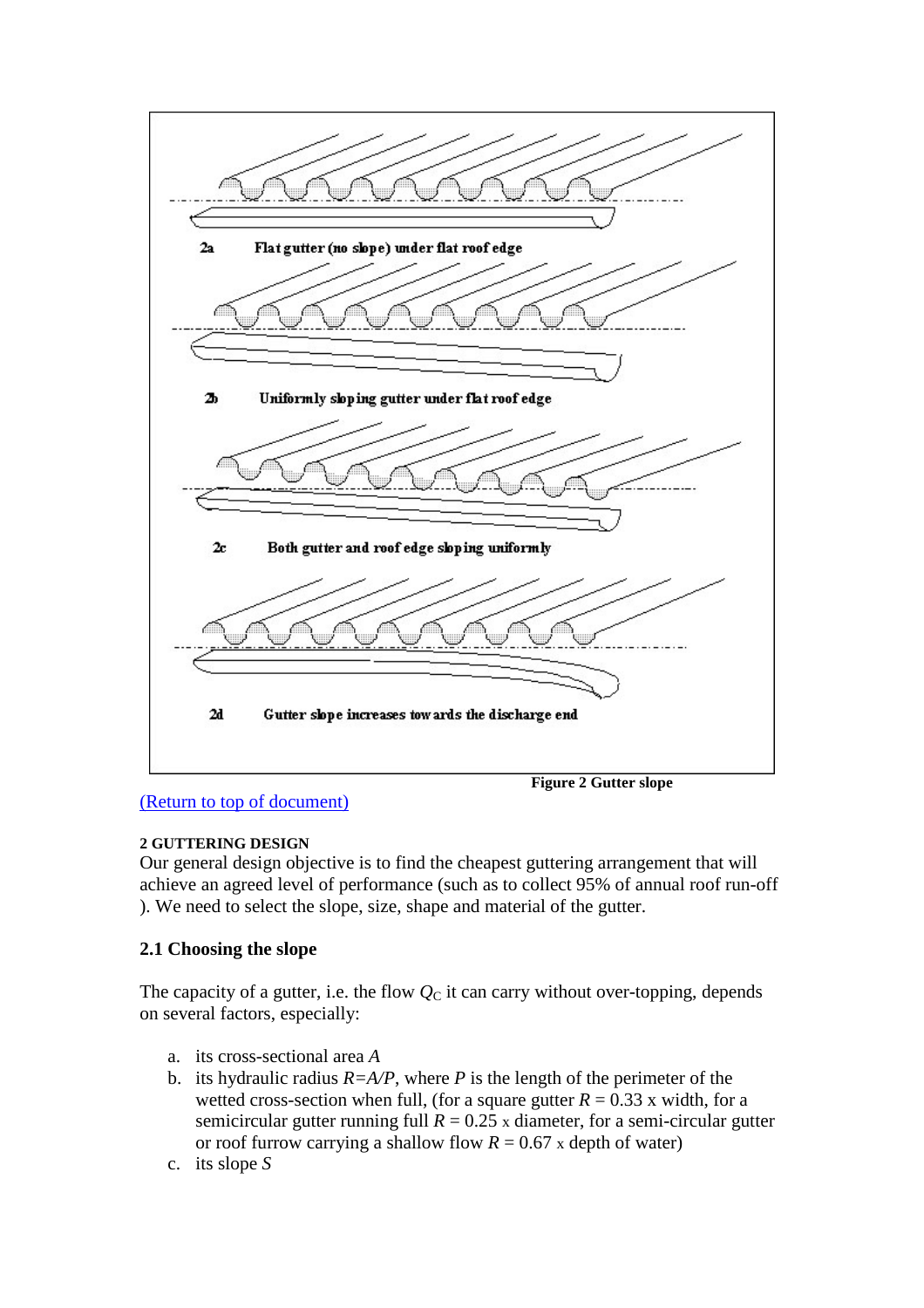d. its roughness.

The standard formula is Manning's. Using the realistic value 0.01 for Manning's *n* gives:

Flow in m<sup>3</sup> per second,  $Q_C = 100 A R^{0.67} S^{0.5}$  [Eq.1]

(To convert  $Q_C$  to litres/minute, multiply the value given by this formula by 60 000.)

We can thus see that doubling the size of a gutter (for example its diameter) and hence increasing its area four-fold will multiply its capacity by 6.4 (= 4 x 2<sup>0.67</sup>). Doubling the slope *S* will only multiply it by 1.41 (= $\sqrt{2}$ ).

In an area subject to tropical rainfall, we might design gutters for rainfall intensities up to 4 mm per minute (i.e. to carry up to 4 litres per minute run-off per square meter of roof area). Some representative gutter capacities for comparison are

<span id="page-6-0"></span>

| <b>Gutter description</b>                      | Capacity in litres per minute at the specified slope<br>$(m2$ of roof that can be drained at rainfall of 4 mm/min is shown in brackets) |           |            |            |  |  |  |  |  |
|------------------------------------------------|-----------------------------------------------------------------------------------------------------------------------------------------|-----------|------------|------------|--|--|--|--|--|
| $Slope =$                                      | 1%                                                                                                                                      | 2%        | 3%         | 4%         |  |  |  |  |  |
| semicircular, 50 mm ID                         | 32(8)                                                                                                                                   | 45(11)    | 55(14)     | 64 (16)    |  |  |  |  |  |
| semicircular, 75 mm ID                         | 95(24)                                                                                                                                  | 132(34)   | 162(41)    | 190(48)    |  |  |  |  |  |
| semicircular, 100 mm ID                        | 201(50)                                                                                                                                 | 285(71)   | 349 (87)   | 403 (101)  |  |  |  |  |  |
| rectangular, 25mm x 50mm wide                  | 40 (10)                                                                                                                                 | 57(14)    | 70 (18)    | 82(21)     |  |  |  |  |  |
| square, $75 \text{ mm} \times 75 \text{ mm}$   | 285(71)                                                                                                                                 | 403 (101) | 494 (124)  | 570 (143)  |  |  |  |  |  |
| square, $100 \text{ mm} \times 100 \text{ mm}$ | 614(151)                                                                                                                                | 868 (217) | 1076 (267) | 1228 (307) |  |  |  |  |  |

#### **Table 1 : Gutter capacity related to size, type and slope**

From this table, and remembering that more than one gutter would normally be used, we can see that 75 mm width should be adequate for most domestic roofs and even only 50 mm might suffice.

Many gutters are laid almost level (with slope *S* less than 1%), close below the roof edge, as is shown in Figure 2a. In this position the drop *y* from furrow mouth to gutter is very small, perhaps only 20 mm, so both the mean throw  $(= no$ -wind throw  $x)$  and the variation in throw due to wind are small. Even a narrow gutter may be able to intercept all the run-off. However the small slope means that to achieve adequate carrying capacity the gutter must be large and costly. Architecturally this arrangement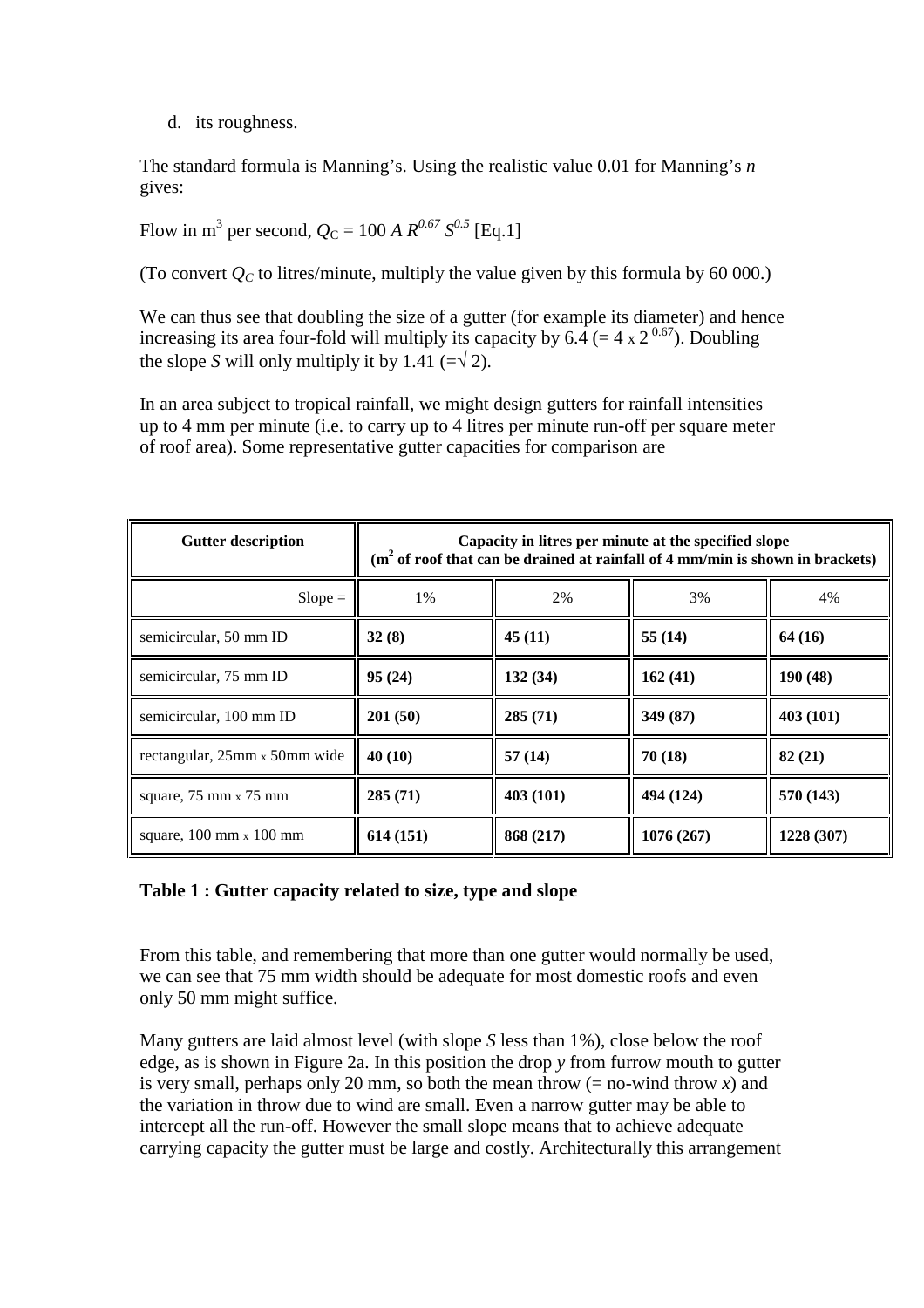is neat: the gutter is unobtrusive and even where the eaves are low, the gutter can be kept above head height.

An alternative, as shown in Figure 2b, is to make the gutter steeper - say having a slope of 4% (for example a fall of 200 mm over a typical 5 m length). The formula above shows that for a given size the bigger slope increases capacity  $O<sub>C</sub>$ ; as we are designing for a particular capacity, using the bigger slope allows us to reduce the gutter size and hence its cost. Unfortunately the discharge end of a sloping gutter will be some way below the roof edge, and at this end may not intercept all the water coming off the roof. So we have the conflict that increasing the slope *S* will increase capacity but may reduce interception efficiency  $E_{\text{Int}}$  (= fraction of run-off that is intercepted).

There are three techniques for resolving this conflict so that steep slopes can be used safely. The first is to keep the gutter as short as possibly, by putting downpipes in the centre of a long gutter rather than at one end of it. This has the effect of creating two half-length gutters, each dropping towards the centre. Architecture may prevent the location of a downpipe exactly in the middle of a wall, but it is often possible to locate it somewhere near the middle. The custom of placing rainwater collection tanks at the corner of a building, or worse underneath the gable ends, means large gutters must be used. Moving the down-pipe from the gutter's end to a midway position means that for a given roof catchment the gutter can be about 32% smaller in diameter and therefore significantly cheaper.

The second technique is shown in Figure 2c. Here the purlin and hence the roof edge itself falls at a slope of several %, following the slope desired for the gutter. The gutter fits tightly under the roof edge all along its length, so there is no danger of failure to intercept run-off near its lower end. Of course this is against normal building practice, but it is easy to construct and not unsightly in simple buildings.

The third technique is to use a gutter slope that increases towards the discharge end, as shown in Figure 2d. As one moves along the gutter from its closed end to its discharge end (left to right in the figure) the flow increases, reaching a maximum at the discharge point. Ideally we should correspondingly increase either the slope or the size of the gutter as we approach that point. Generally it is not convenient to vary the gutter size along its length, but most gutters are sufficiently flexible that their slope can be varied. The most efficient curve for the gutter to follow is

### $y_F = K z^3$  [Eq.2]

where  $y_F$  is the fall of the gutter below the height of its closed end at a distance *z* from that end, and the constant K equals  $S_{\text{max}}/3L^2$ . *L* is the length of the gutter and  $S_{\text{max}}$  is the slope needed to give enough capacity at the discharge end.

Comparing Figure 2d (where the gutter has this ideal varying slope) with Figure 2b (where the slope is fixed at  $S = S_{\text{max}}$ ), we find that the fall at the discharge end is reduced by a factor of 3. For example we might compare a 6m gutter sloping uniformly (as Figure 2b) at 4% with a gutter made of 3 x 2m sections sloped at 0%, 1% and 4% respectively (which approximately follows the ideal curve). The first arrangement falls 24 cm along its length, the second falls only 9 cm, giving a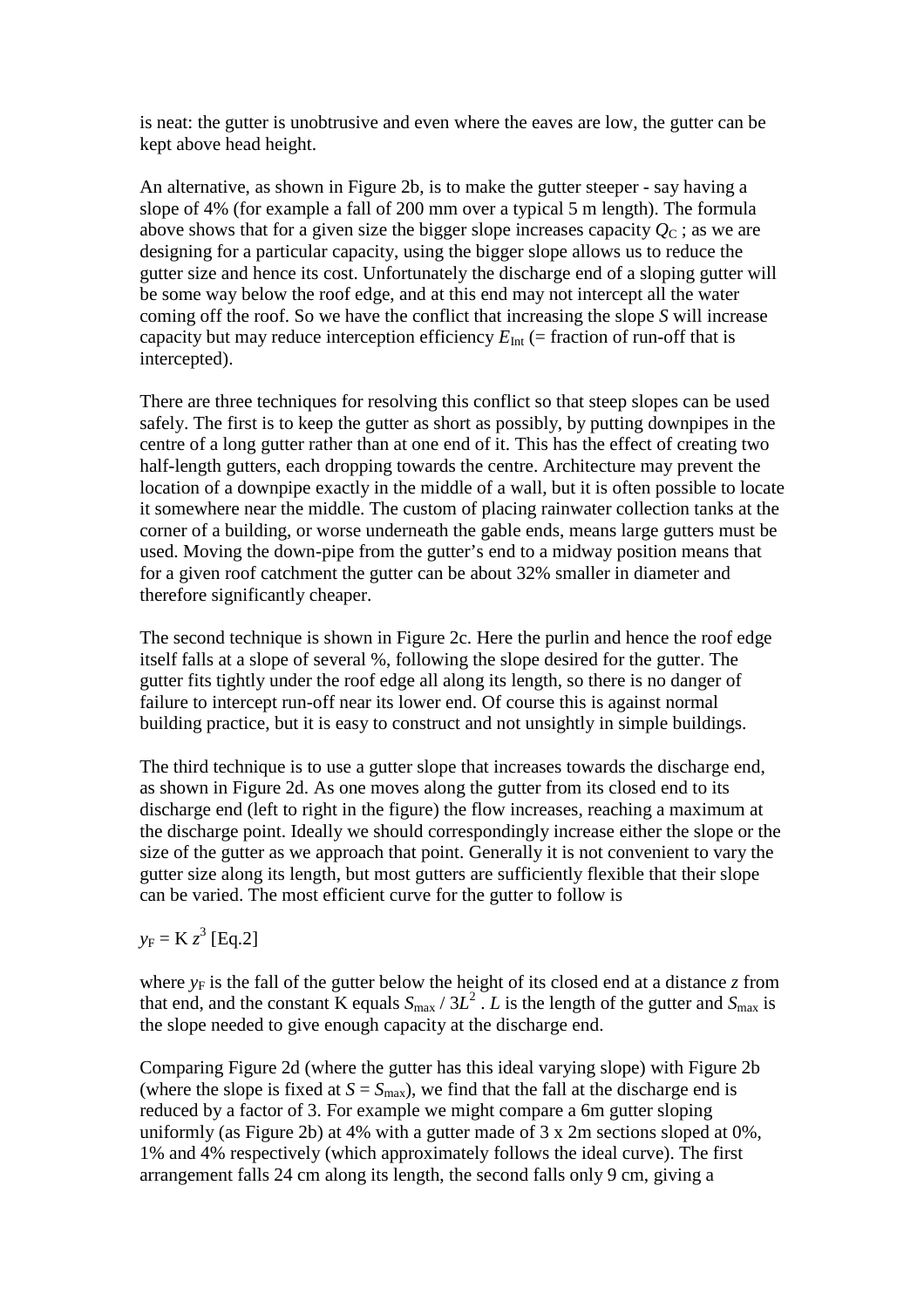substantial and useful reduction.

[\(Return to top of document\)](#page-3-0)

#### **2.2 Choosing the shape**

The cost of a gutter is dominated by the amount of material in it. As gutters are generally made of material of constant thickness, this amount is usually proportional to the width of the strip from which it was formed. This width is the same as the 'perimeter' distance *P* used in the flow formula, Eq.1. We therefore seek to minimise *P* while maintaining the properties that we require, namely adequate capacity, high run-off interception and sufficient stiffness to allow the gutter supports to be widely spaced.

For good interception we require a big gutter aperture *W*. The run-off stream should also hit a gutter surface that is angled to reflect the stream into the gutter rather than outside it. Figure 3 shows some good and bad gutter shapes from these two points of view.

For high flow capacity the area *A* should be as large as possible, while for high stiffness  $D^3$  should be maximised (*D* is depth). We can express the interception efficiency, flow capacity and stiffness obtainable in relation to the width *P* of guttering material by three dimensionless ratios. These are: area ratio  $= A/P^2$ , aperture ratio =  $W/P$  and stiffness ratio =  $D^3/P^3$ . They have the following values for the various shapes shown in Figure 3.

<span id="page-8-0"></span>

**Figure 3 Shapes for gutters**

<span id="page-8-1"></span>

|                                                              | area ratio                        | apeture ratio                  | stiffness ratio                     |
|--------------------------------------------------------------|-----------------------------------|--------------------------------|-------------------------------------|
| Semicircular trough                                          | $\mathbf{A} \mathbf{P}^2 = 0.159$ | $\angle W/P = 0.64$            | $\mathbb{D}^3/\mathbb{P}^3 = 0.032$ |
| "U" whose height equals its width                            | $ AP^2 = 0.135$                   | $\angle W/P = 0.39$            | $\mathbb{D}^3/\mathbb{P}^3 = 0.059$ |
| Rectangular channel $(h=1/2w)$                               | $ AP^2 = 0.125$                   | $\angle W/P = 0.50$            | $\mathbb{D}^3/\mathbb{P}^3 = 0.016$ |
| $\vert$ 45 deg. trapezoidal channel with sides equal to base | $ AP^2 = 0.134$                   | $\angle W/P = 0.80$            | $\mathbb{D}^3/\mathbb{P}^3 = 0.013$ |
| $\left\vert 90 \right\rangle$ deg. 'V' channel               | $ AP^2 = 0.124$                   | $\vert \vert W/P = 0.71 \vert$ | $\mathbb{D}^3/\mathbb{P}^3 = 0.044$ |

**Table 2 : Shape factors for gutters (**the higher the values, the better**)**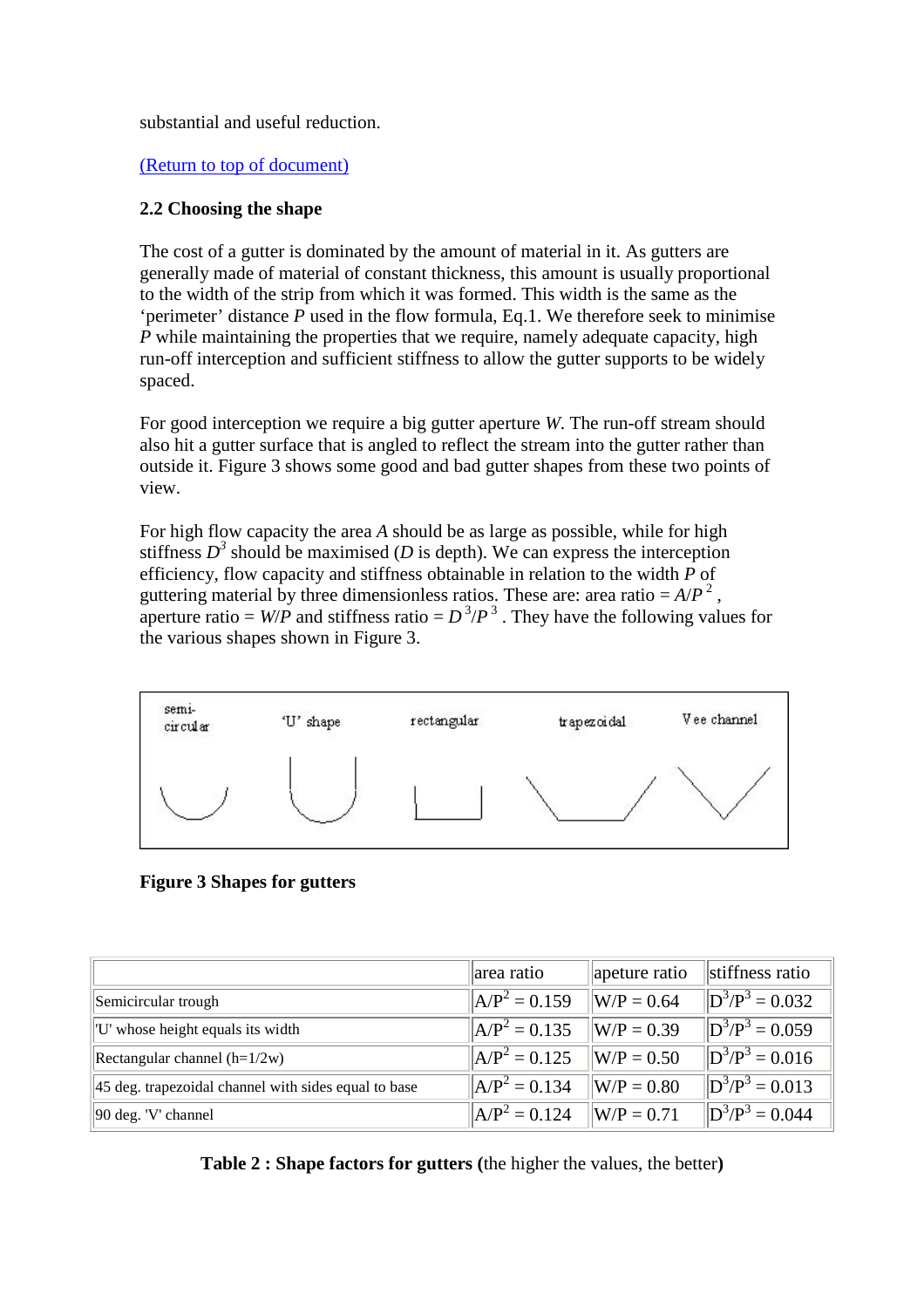Resistance to twisting is poor for any open section. For a given perimeter *P* it does not vary with gutter shape. Resistance to bending is determined by the second moment of area about a horizontal axis, which is approximately proportional to the cube of the gutter depth.

Thus the *semicircular trough* has about the best combination of properties, moreover it is fairly easy to make in metal and in plastic may be obtained by slicing a pipe in half. The resistance to vertical bending can be improved if periodic spacers are used to maintain the semi-circular shape against the tendency to flatten during bending.

#### [\(Return to top of document\)](#page-3-0)

#### **2.3 Guttering Materials**

Modern materials are generally expensive in Uganda and are difficult to obtain outside Kampala or Jinja. Even substantial towns lack steel or plastic stockists although corrugated GI sheeting and plastic mouldings like bowls are available even in tiny trading posts.

Temporary gutters are often made of banana stems or bamboo. More permanent materials are extruded PVC, galvanised iron sheet, aluminium sheet and wood.

Wooden gutters need much skill or machinery to make watertight and are prone to warping and cracking as humidity changes. Moreover planks thinner than 25 mm are not available in most parts of the country, so wooden gutters are also heavy. They are not commonly found.

Aluminium sheet is more expensive and much less widely available than steel. Its workability is similar to steel and its resistance to corrosion is higher than galvanised iron (galvanised mild steel). Ugandan industry does not have the capacity to extrude aluminium sections, nor are many imported.

PVC is the standard guttering material in temperate countries but has a shorter life under tropical levels of ultra-violet radiation. Extruded purpose-made gutters are not yet widely available in Uganda, so slit PVC piping has to be used (which lacks desirable thickening at the edges and sealable joints). PVC costs about twice as much as galvanised steel. If rainwater harvesting becomes more common, Ugandan manufacturers of extruded plastic products may add gutters and associated fittings to their range. Meanwhile PVC and (more flexible and durable) HDPE tubing is suitable for downpipes, while gutter-downpipe junctions can be fabricated from plastic containers such as 3 litre oil cans.

At least in the short term GI sheeting (preferably not already corrugated) is the most suitable material for gutter construction. It requires folding at the edges to reduce sharpness. Such doubling increases torsional stiffness and may aid location in supports; it does however complicate jointing and the sealing of blind ends. Both rectangular and curved GI guttering is available on the market (at about \$2 per meter for semicircular guttering of 80 mm diameter) being produced by very small enterprises by folding or rolling. All fittings must be made by the installer. Soldered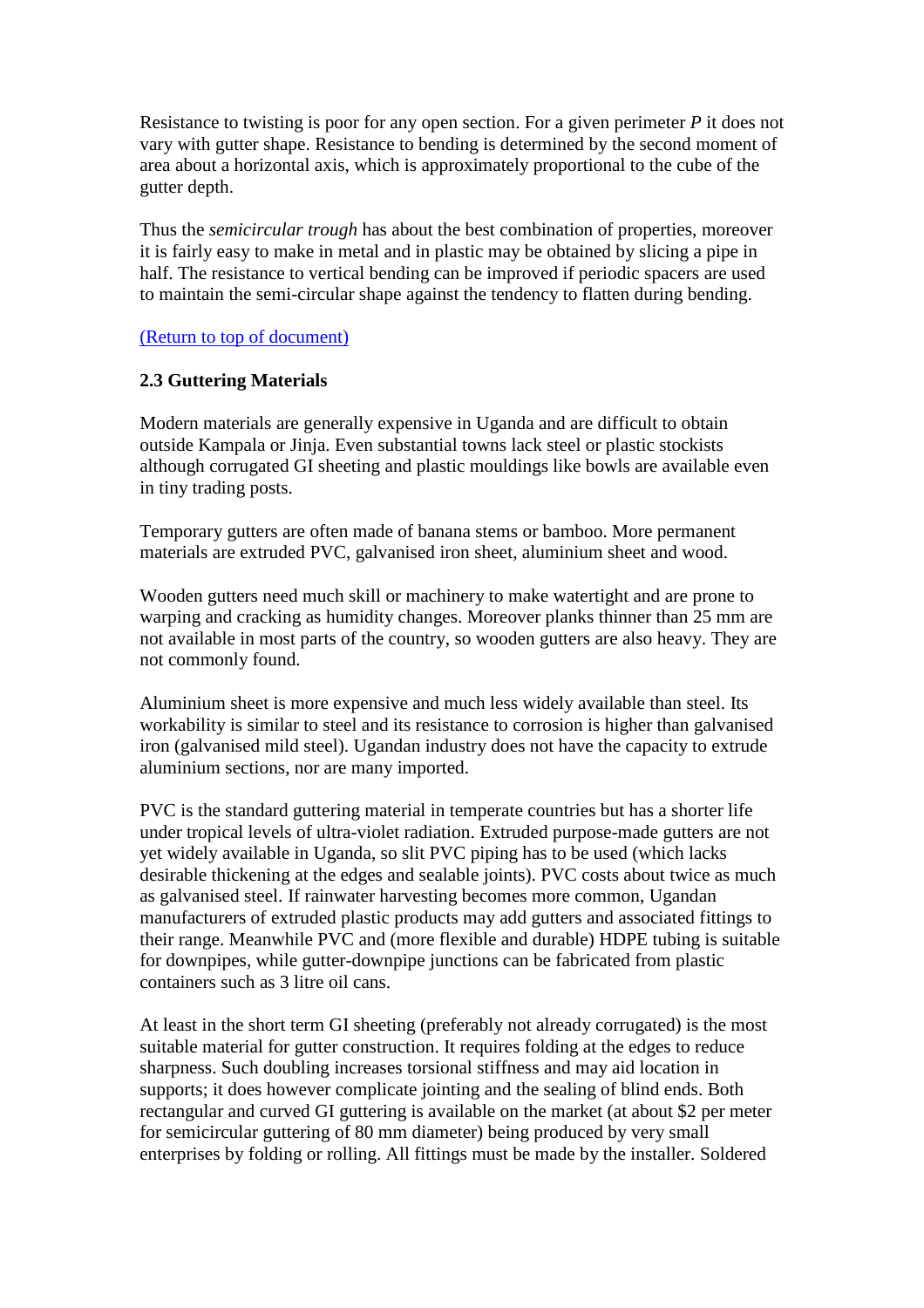or crimped GI tubes are widely used for downpipes but they are often crudely made, leak at elbows, fail to fit well and are more prone to rusting than GI gutters.

#### [\(Return to top of document\)](#page-3-0)

#### **2.4 Fixing Gutters**

The fixing of gutters has to permit them to be given the appropriate slope and centreline location. Fixings have to resist wind forces, the weight of water, forces due to arresting the fall of the water stream and miscellaneous forces such as being stood on by someone mounting the roof. This last force is usually the largest and it is prudent to support gutters such that a 70 kg weight could be momentarily hung on any part without causing permanent displacement. For gutters up to 100 mm diameter, the weight of water and of momentum transfer is unlikely to exceed 10 kg per meter run.

Figure 4a shows a roof-edge detail typical of Ugandan houses with corrugated iron (CI) roofs. (Almost all buildings are single storey with CI or grass roofs). Few buildings have fascia boards, however where one is present the gutter can be nailed directly to it as shown in Figure 4c. The simplest fixing uses a nail longer than the gutter width driven through the gutter into the fascia. To prevent the gutter collapsing, a sleeve of metal pipe or plastic conduit should surround the nail where it crosses from one side of the gutter to the other. The best support comes where the fascia is backed by a rafter end. Vertical adjustment has to be done before the nails are driven. The fascia board may have to be packed out to the right position behind the roof edge. In the absence of a fascia, gutters have to be supported from one of the following:

a) the purlin - usually a 80 mm x 50 mm timber, see Figure 4d (bracket wired to purlin or put through a hole drilled in the purlin)

b) the rafter ends, see Figure 4e

- c) the roof sheets themselves, see Figure 4b
- d) the wall, which is usually 300 mm to 600 mm behind the roof edge
- e) the ground (typically 2.2m below the roof edge).

In practice a) and b) offer the only simple fixings. Hanging from the roof edge with wire encourages rusting at the hole made in the sheet and gives poor control against wind forces or gutter twisting. The wire soon rusts too.

Many buildings are only approximately horizontal so it is not easy to install gutters with a specified slope. Purlins offer greater scope for achieving suitable support spacing, rafter ends allow easier vertical adjustment. Notice with both Figures 4d and 4e that the bar or strip is bent back at its outer end to restrain the gutter. A suitable material is 6 mm reinforcing bar and this may easily be hammered into the right shape; to attach bar to a rafter it may be locally flattened and pierced by a blacksmith or it may be held with staples. With both 4d and 4e fixings, adjusting the vertical height of the gutter is likely to result in some rotation. Clearly the ideal is for the outer edge of the gutter to be as high as (or even higher than) its inner edge. In the position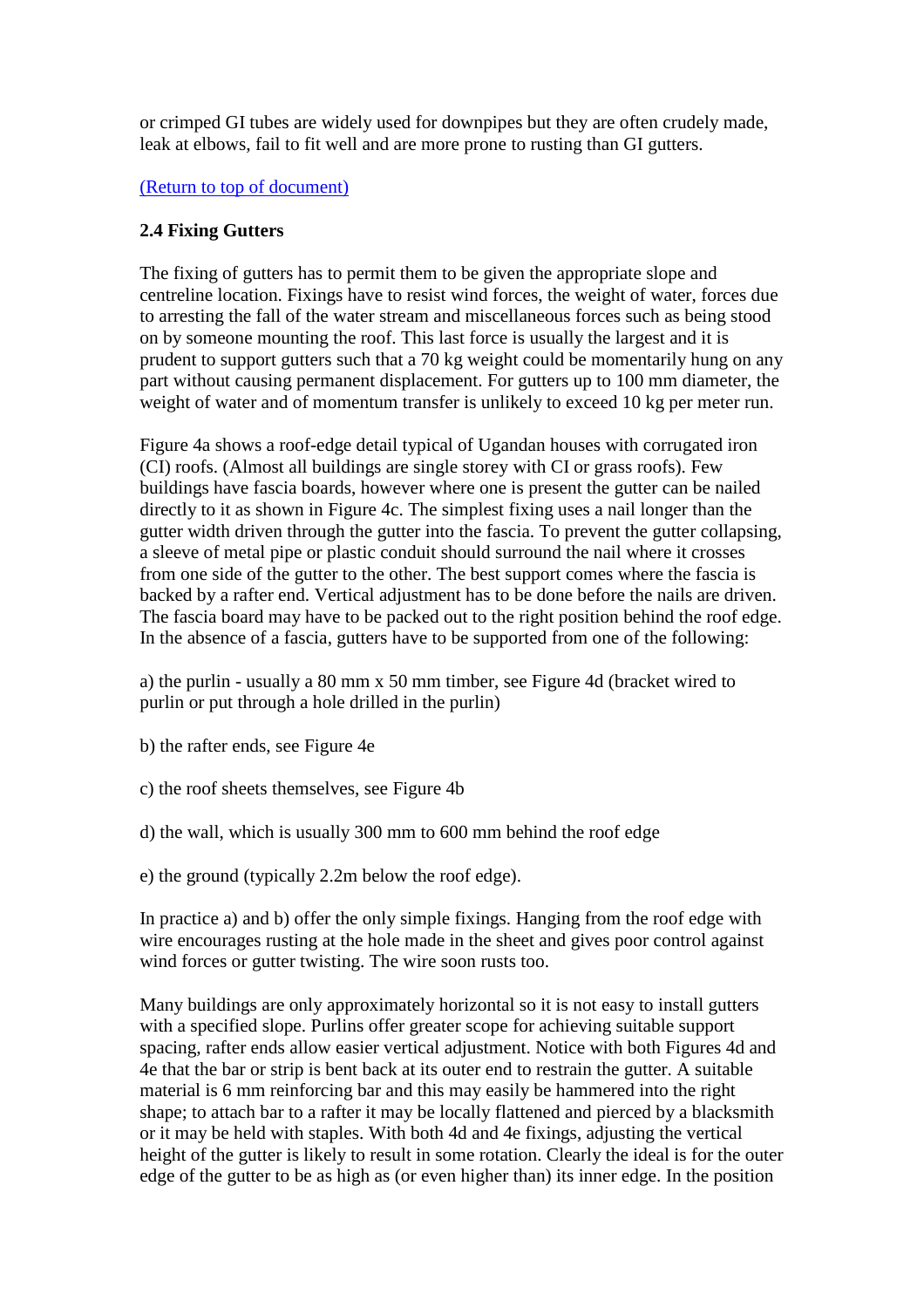shown in Figure 4d, the purlin bar has inadequate vertical support. There are several options for locating it more rigidly. The first is to wire it tightly to the purlin. The second is to drill a (6 mm?) hole through the purlin, pass the bar through this hole and then bend the inwards end of the bar down behind it. The third is to give the bar a long tail that lies along the underside of a corrugation. Since both rafters and purlins vary considerably in size and location, some adjustment of the fixings by the installer will almost certainly be required to achieve the right gutter slope, distance out from the roof edge and rotation. This is an area of weakness since few installers are conscious of guttering design or possess tools like levels or hand drills. There is not yet in Uganda the custom of selling building products with installation advice notes, but such a practice may prove necessary for gutters.

In addition to facilitating slope adjustment, the fixing should resist the likely forces (including upwards wind forces), be durable, available and cheap, and should help the gutter retain its optimum shape. Mass-produced fixings are not available on the Ugandan market, so fixings are usually improvised by house-holders or builders with the aid of very the simple hand-tools.

Gutters are often made of several sections joined together. With mass-produced PVC guttering these joints are made with special injection-moulded connectors. With rural guttering in Africa, joints are made without such fittings. Successive gutter sections are overlapped, with the upstream section lying inside the downstream section. An overlap of 150 mm is common. The overlapped section should ideally be over a support. To hold the sections together they may be bound with rubber strip, or in the case of metal gutters they may be riveted. The upstream end of a gutter needs to be blocked to ensure all water flows to the downstream (outlet) end. A wooden disc that just fills the trough (held in position with a rubber strip) can be used to block the end of plastic guttering. For guttering made from sheet metal it is usually easier to make an end stop by folding up the metal.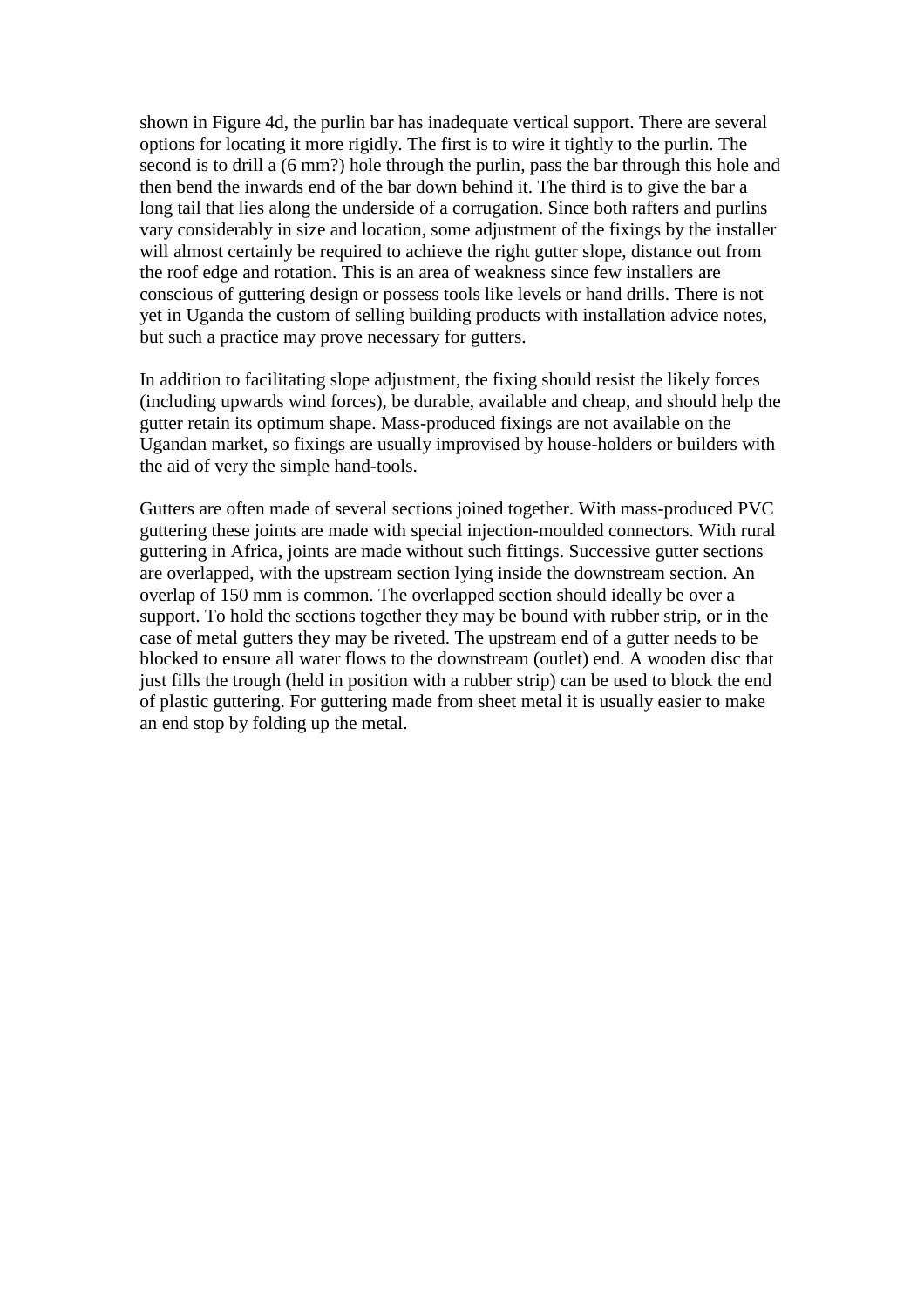<span id="page-12-1"></span>

**Figure 4 Roof-edge details and some gutter supports**

#### <span id="page-12-0"></span>[\(Return to top of document\)](#page-3-0) **3 LABORATORY EXPERIMENTS**

#### 3.1 Experimental arrangments and results

In the laboratory it is possible to set the 'rainfall' fairly carefully and to observe the resultant run-off behaviour. However it is not easy to mimic the effects of wind. The laboratory data reported below therefore relates to the 'no wind' trajectory of the water leaving a roof. Corrugated galvanised iron roofing was used (furrow pitch = 80 mm).

An apparatus was built which allowed the following roof parameters to be set: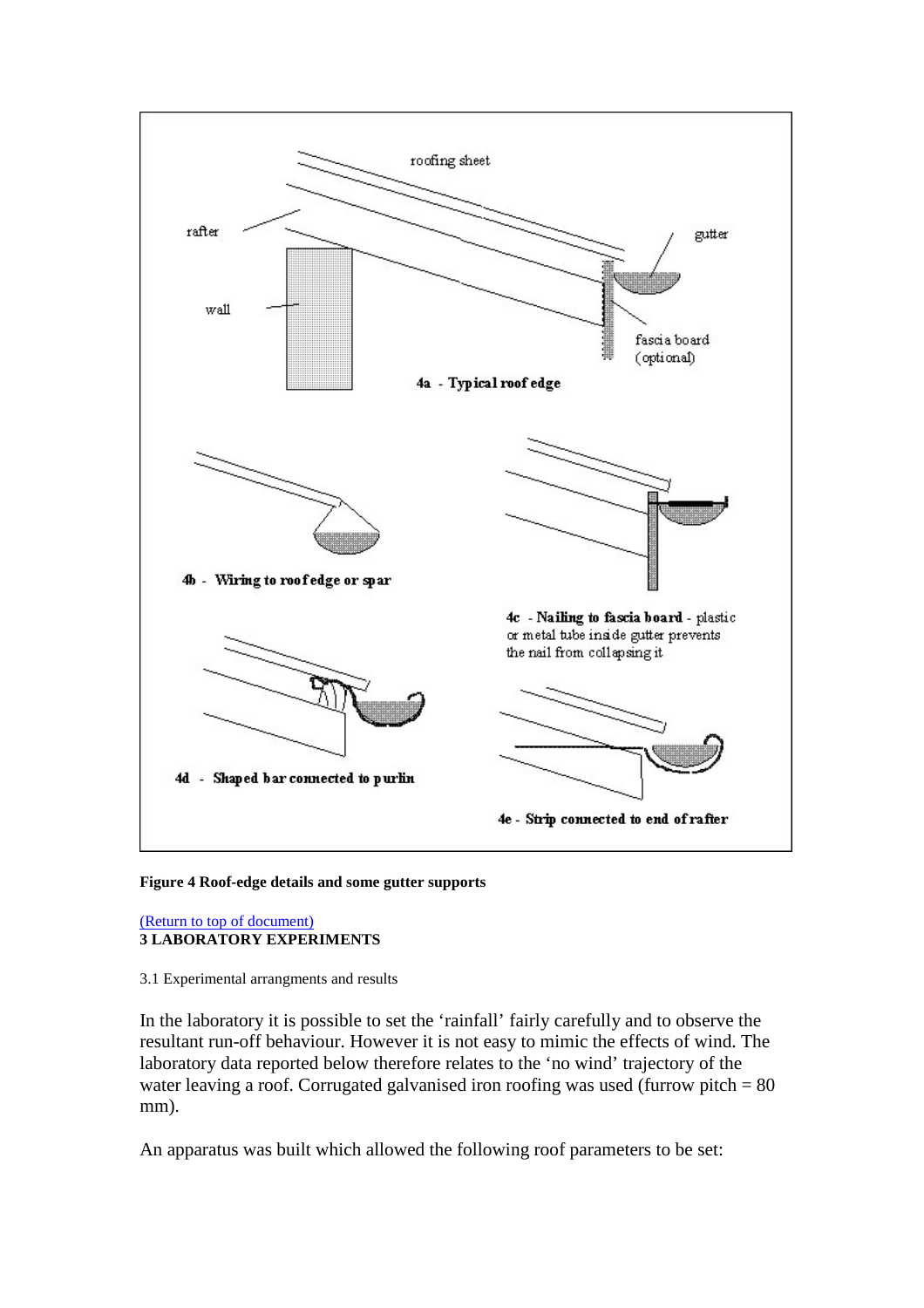roof slope (sin  $\theta$  = rise/length) = 0.1 (v. shallow), 0.2, 0.4, 0.6 and 0.8 (v. steep)

roof length =  $0.7$ , 1.4, 2.1, 2.8, 3.5 and 4.2 meters

rainfall intensity =  $0.5$  mm/minute (light), 1 (heavy), 2 (very heavy) and 4 (cloudburst)

For each combination of slope, length and rainfall intensity, the 'throw' *x* was measured at four different values (100 mm, 200 mm, 1000 mm and 2000 mm) of the drop *y*. The throw was measured relative to a vertical line descending from the lip of each corrugation ('furrow'). The rain was simulated by a calibrated  $(\pm 2\%)$  3-jet spray applied at the centre of each 0.7 meter length of furrow. At low rainfall intensities this spray spread over only a few cm of furrow. At maximum intensity it spread over the entire 0.7 meter length. It is not thought that this distribution has significantly distorted the data (compared with the ideal of a uniform distribution). The maximum rainfall intensity chosen (4 mm per minute) is likely to occur for only a few minutes a year even in the tropics. From a rainwater harvesting point of view, to be able to intercept run-off at all intensities up to 2 mm per minute would be quite good enough.

Spray bars were placed horizontally across the roofing so that the various 'furrow length' could be simulated by having a particular furrow fed from 1 or 2 or 3 etc. bars. Unfortunately this means that a different furrow is used for each 'length', so that the effect of any imperfections in the furrow lip falsely appear in the data as length effects. The rig also had an unintentional short section (0.3 m) of unsprayed roof immediately above the furrow lips. It might be thought that the water would accelerate down this section and give an upwards bias to the throw data. However the discharge velocities are found to be only about 10% of those calculated assuming no water friction in the furrows. This suggests that the flow reaches a velocity equilibrium almost immediately - within a few cm of the rain impact point. So no corrections have been made for this unintended dry section.

A futher small experiment was undertaken to check that the flow down a roof quickly reaches 'equilibrium'. A flow was generated by spraying various parts of a roof in such a way that the discharge from each furrow was held constant. It was found that if the rain was sprayed near the top of the roof (i.e. between about 3.2 m and 4.5 m from the roof edge) the discharge velocity was 10% to 15% higher than when it was sprayed near the bottom of the roof (i.e between about 0.4 m and 1.7 m from the roof edge). This suggests that it is strictly untrue to say that equilibrium velocities are almost instantly reached: the water is still accelerating when it reaches the roof edge. However for practical purposes we can use equilibrium theory to roughly estimate the thickness of the water film (observed above to be under 1 mm) and the effect of corrugations in increasing the discharge velocity (by a factor of from 1.5 to 2.5) over that observable with other roofing profiles.

<span id="page-13-0"></span>

| <b>Slope</b> | Length |              | Throw (mm) at a drop of 100 mm for the rainfall intensities below |                      |                      |  |  |  |  |  |  |
|--------------|--------|--------------|-------------------------------------------------------------------|----------------------|----------------------|--|--|--|--|--|--|
| arcsine      | m      | $0.5$ mm/min | $1.0 \text{ mm/min}$                                              | $2.0 \text{ mm/min}$ | $4.0 \text{ mm/min}$ |  |  |  |  |  |  |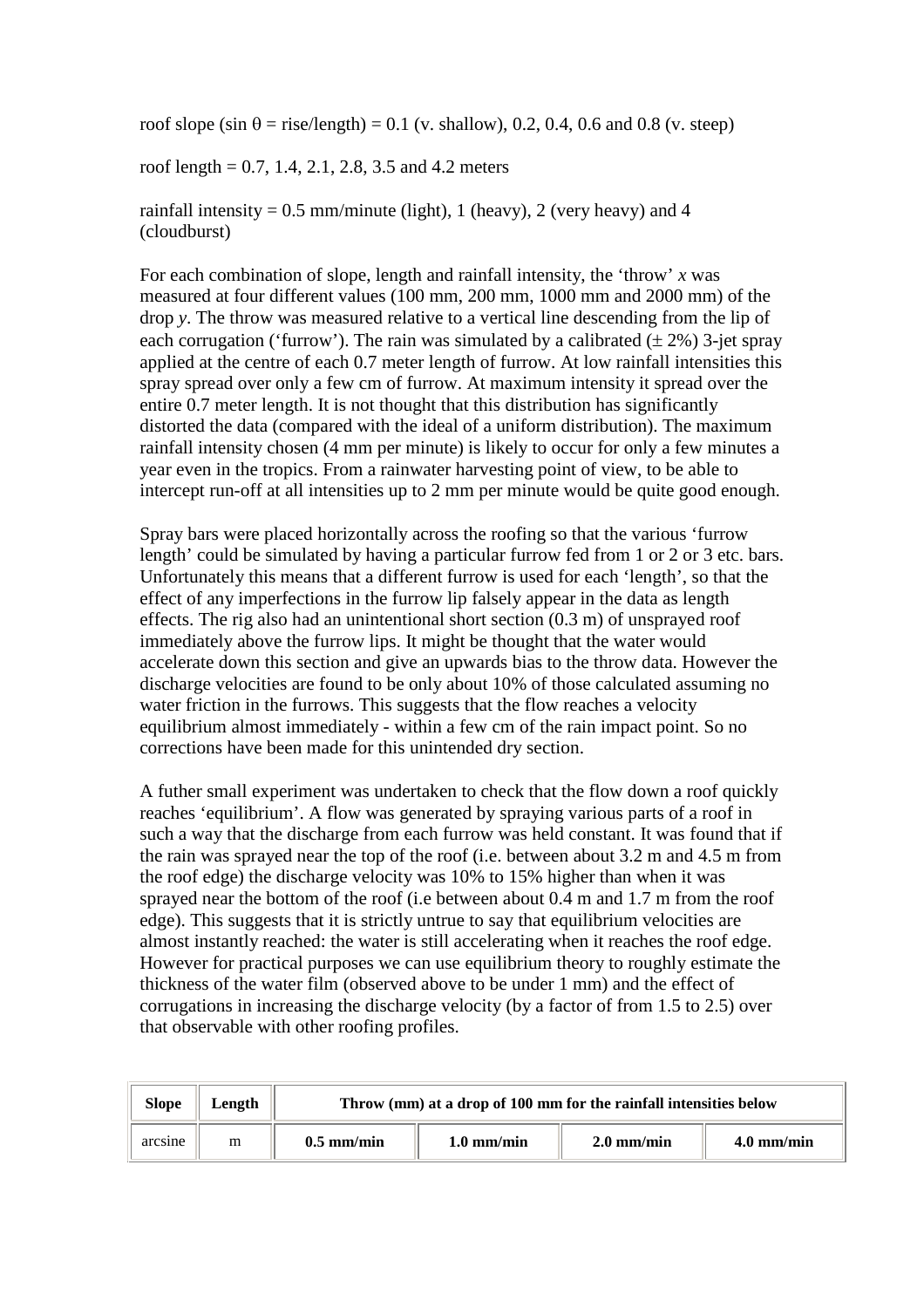|     |      | min              | max      | ave              | min          | max            | ave        | min    | max | ave     | min | max    | ave     |
|-----|------|------------------|----------|------------------|--------------|----------------|------------|--------|-----|---------|-----|--------|---------|
| 0.1 | 1.05 | $\theta$         | $\theta$ | $\boldsymbol{0}$ | $\theta$     | $\overline{c}$ | $*1$       | 15     | 27  | 21      | 43  | 55     | 49      |
|     | 2.45 | $\theta$         | $\theta$ | $\boldsymbol{0}$ | 5            | 38             | 22         | 57     | 67  | 62      | 68  | 82     | 75      |
|     | 3.85 | 5                | 40       | $*22$            | 37           | 50             | 43         | 75     | 90  | 82      | 77  | 91     | 84      |
| 0.2 | 1.05 | $\theta$         | $\theta$ | $\mathbf{0}$     | $\theta$     | $\overline{c}$ | $*1$       | 25     | 37  | 31      | 57  | 67     | 62      |
|     | 2.45 | $\theta$         | 15       | $*7$             | 27           | 55             | 41         | $70\,$ | 95  | 82      | 83  | 97     | 90      |
|     | 3.85 | $\boldsymbol{7}$ | 45       | $*26$            | 48           | 72             | 60         | 85     | 105 | 95      | 92  | 108    | 100     |
| 0.4 | 1.05 | $\theta$         | 5        | $*2$             | $\mathcal O$ | 14             | $*7$       | 37     | 47  | 42      | 70  | 85     | 77      |
|     | 2.45 | 12               | 37       | $*24$            | 15           | 67             | 41         | $70\,$ | 85  | 77      | 100 | 112    | 106     |
|     | 3.85 | $27\,$           | 55       | 41               | 42           | 82             | 62         | $75\,$ | 95  | 85      | 100 | 117    | 113     |
| 0.6 | 1.05 | $\theta$         | 10       | $*5$             | $\theta$     | 15             | $*7$       | 45     | 53  | 49      | 60  | 80     | 70      |
|     | 2.45 | $\overline{c}$   | 45       | $*23$            | 20           | 72             | 46         | 75     | 95  | 85      | 82  | 95     | 88      |
|     | 3.85 | 35               | 70       | 52               | 40           | 77             | $\bf{+58}$ | 95     | 107 | 101     | 90  | 102    | 96      |
| 0.8 | 1.05 | $\overline{c}$   | 12       | $*7$             | $\theta$     | 17             | $*8$       | 45     | 57  | 51      | 60  | 75     | 67      |
|     | 2.45 | ${\it 10}$       | 35       | $*22$            | 30           | 62             | 46         | $70\,$ | 85  | $77 \,$ | 75  | $80\,$ | $77 \,$ |
|     | 3.85 | 20               | 75       | 47               | 35           | 67             | 51         | 80     | 92  | 86      | 80  | 87     | 84      |

#### **Table 3 Compressed data from indoor experiments: 'Throw' at 100 mm below lip**

Combination of measures for roof lengths  $(0.7 \& 1.4)$ ,  $(2.1 \& 2.8)$ ,  $(3.5 \& 4.2)$ For throws at 300 mm, 1000 mm and 2000 mm below lip multiply data by 1.7, 3.0 and 4.5 except data shown  $*$ , in which case use factors 1.2, 2.0 and 3.0. The typical figure shown in bold (**<sup>+</sup> 58 mm**) corresponds to a water velocity of 0.70 m/s.

[\(Return to top of document\)](#page-3-0)

#### **3.2 Discussion of findings**

Examination of this data indicates that *even in the absence of wind*, a gutter 100 mm below a roof edge (say with 4 m long furrows and a typical slope of 0.6) needs to be at least 100 mm wide to catch all the run-off at rainfall intensities from 0 to 2 mm/minute. At 300 mm below the roof edge a 150 mm gutter would be needed. A gutter or trough placed at ground level, say 2 m below the roof edge, correspondingly needs to be about 500 mm wide. The presence of wind would considerably increase these widths necessary for effective (say 98%) interception. Wind particularly effects lighter precipitation. Whilst this lighter rain may not constitute the major part of total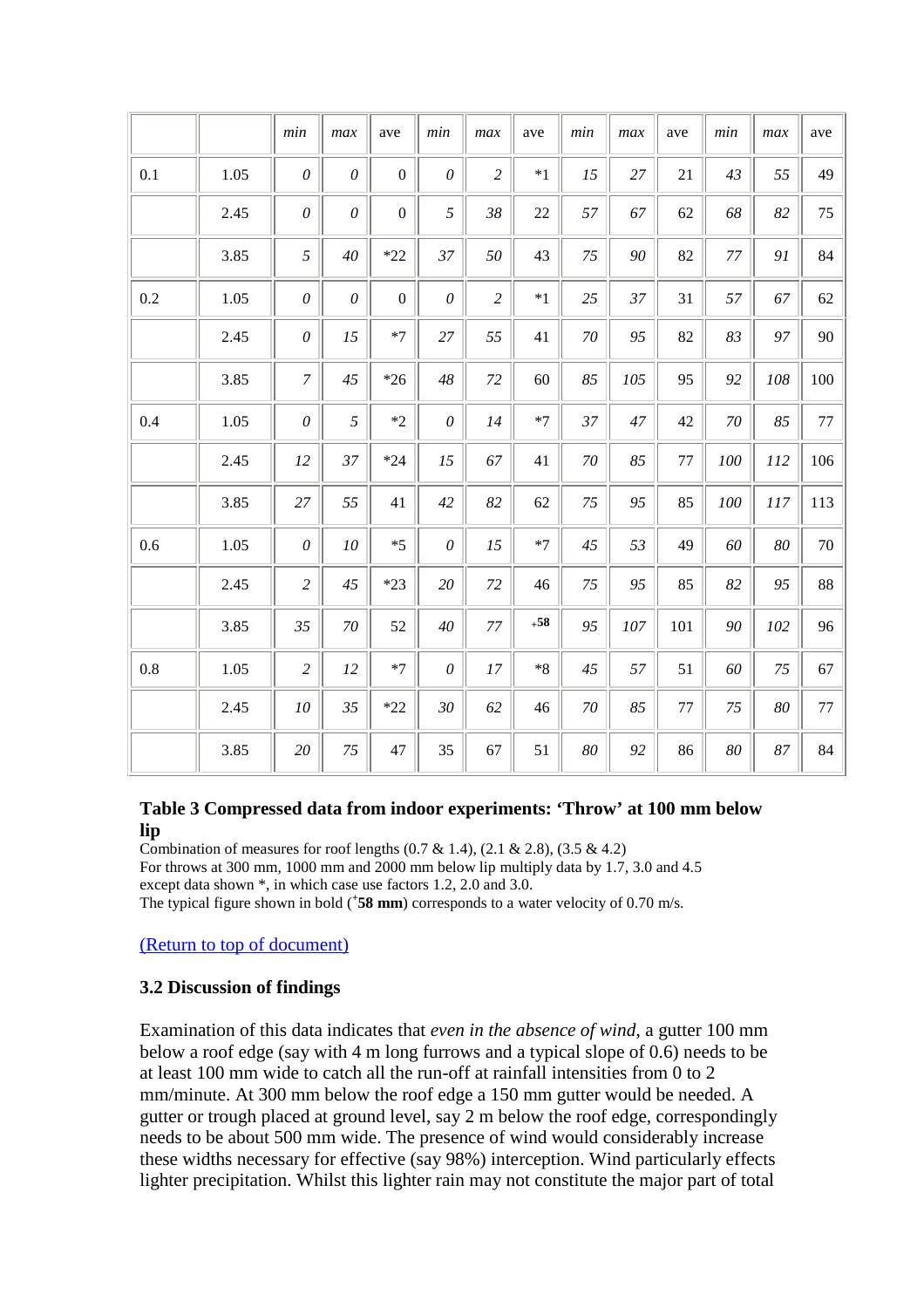annual precipitation in a tropical location, it may include particularly valuable supplies during drier months.

The flow observed from the roof edge showed some instability, especially at low flow rates when surface tension may cause the jet to adhere to the lip of the furrow and leave it with negligible horizontal velocity (and therefore negligible throw). The flowrate at which this surface tension adhesion is first broken depends upon the fine detail of the lip and upon the roof slope. For a shallow roof with standard 80 mm pitch corrugations it is about 0.15 litres per minute per furrow, corresponding to a medium rainfall intensity of say 0.7 mm/minute (40 mm/hour) falling on a 3-meter roof. Thus for much of a typical rainfall event we can treat the water as dropping vertically from the edge of a *shallow* roof unless it is displaced by wind. Figure 6 shows the phenomenon. For steeper roofs the break-away occurs at lower flows.

Another form of flow-instability visible in roof furrows is pulsation. The water travels down a furrow in waves and in consequence the jet leaving its lip is pulsating. The throw for any given drop therefore varies cyclically between a maximum value and a minimum one whose ratio exceeds 2:1 for all but the heaviest flows. Often the minimum throw is zero due to surface-tension adhesion even when the maximum throw is quite large. In all the following discussion, the data we will use is the mean of these pulsation minima and maxima.

The trajectory followed by the falling spout is not the exact parabola we should expect in the absence of air friction. Friction has the effect of reducing the throw at long drops. For example if we compare the throws at drops of 2000 mm and at 100 mm (which in the absence of friction would be in the ratio of  $\sqrt{(2000/100)} = 4.5$ ) we find an actual throw ratio varying from 3.0 at very low discharges to 4.5 for medium and high discharges.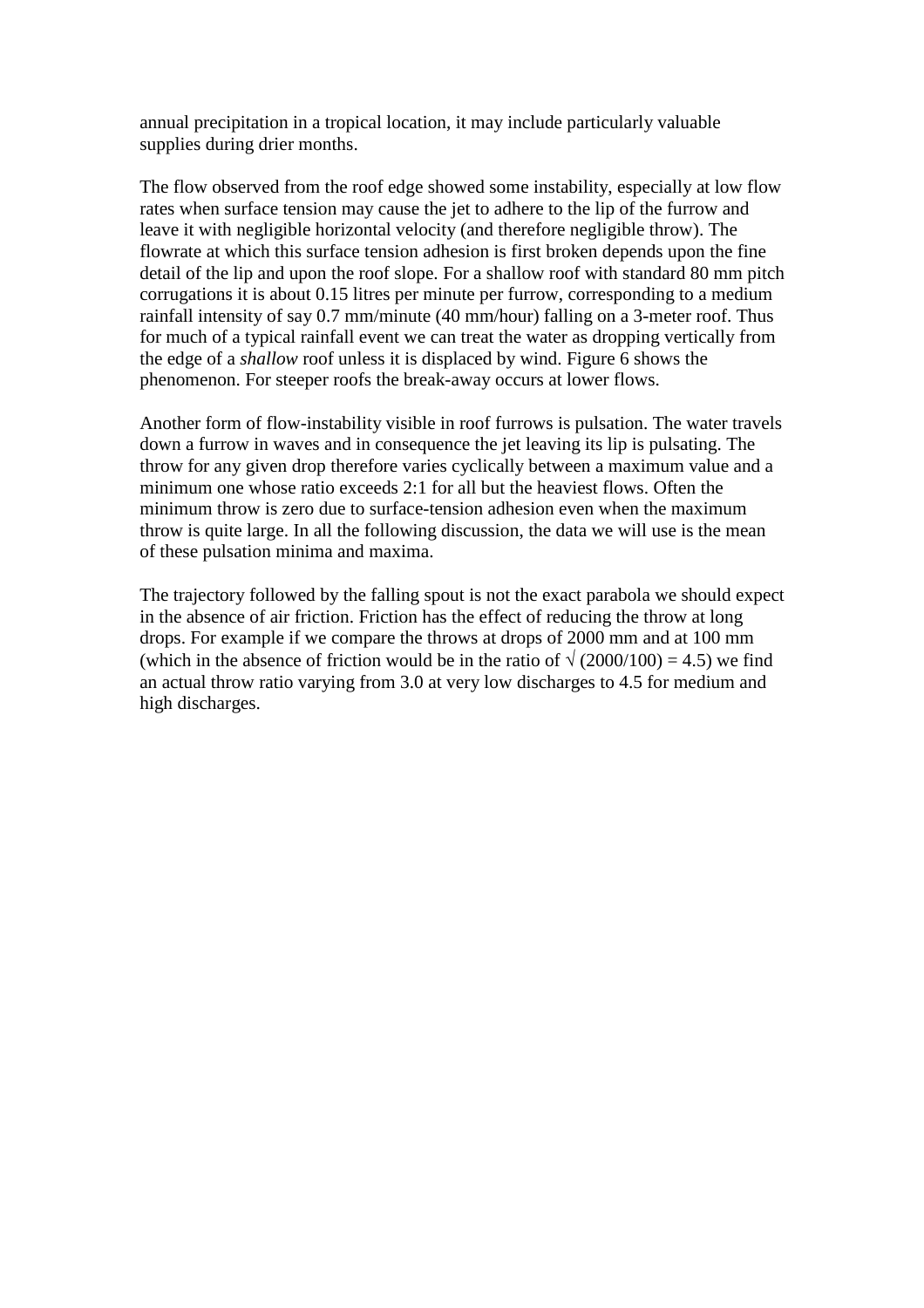<span id="page-16-0"></span>

**Figure 5 Trajectory of falling water : Throw in mm**

(Roof is of length 2.8 m and of shallow slope  $\sin \theta = 0.2$ )

For a given roof slope, the mean throw at a given drop depends mainly on the flowrate discharging from the lip, and not so much upon the particular combination of rainfall intensity and furrow length producing that discharge. Table 4 below shows throw, at a given drop, for a fixed furrow discharge but for various intensity-furrow length combinations. (The individual table entries show much scatter due to lip variations). Interestingly the average throw reaches a maximum at a roof slope of about 60% ( $\theta \approx 40^{\circ}$ , a common roof slope) and declines as slope increases beyond this.

<span id="page-16-1"></span>

| Rain Intensity | Furrow Length                     | Roof Slope |     |     |     |  |  |  |  |  |
|----------------|-----------------------------------|------------|-----|-----|-----|--|--|--|--|--|
| mm/min         | m                                 | 0.2        | 0.4 | 0.6 | 0.8 |  |  |  |  |  |
|                | 2.8                               | 86         | 120 | 113 | 105 |  |  |  |  |  |
| 2              | 1.4                               | 68         | 53  | 113 | 73  |  |  |  |  |  |
| $\overline{4}$ | 0.7                               | 65         | 78  | 115 | 78  |  |  |  |  |  |
|                | Average of the three throws above | 73         | 84  | 114 | 85  |  |  |  |  |  |

**Table 4 Throw (***mm***) at a drop of 300 mm and constant furrow discharge of 0.22 l/min**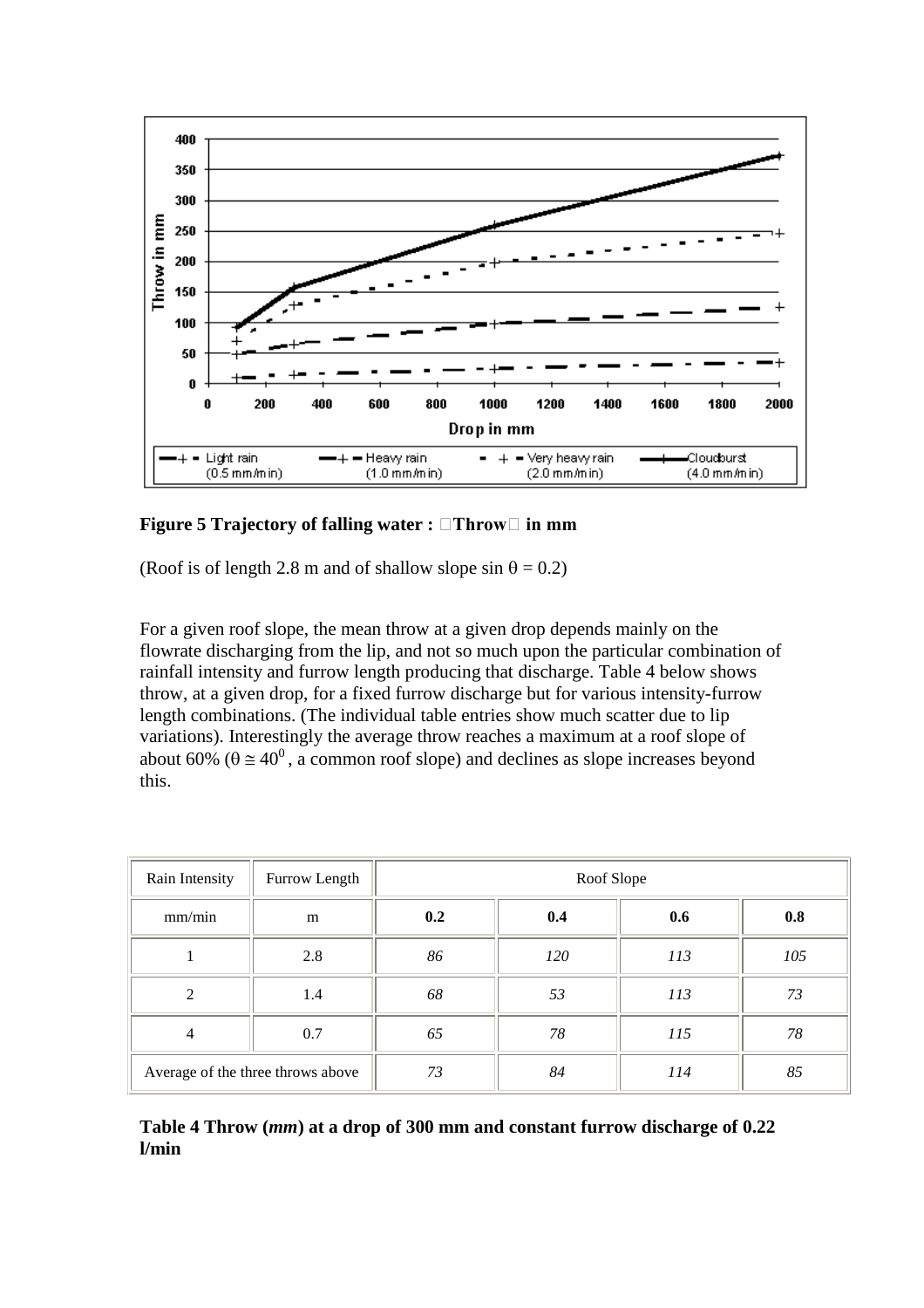As long furrows collect more rain than short ones, we should expect throw to increase with furrow length. Indeed observing buildings whose roofs contain sheets of different lengths reveals a great dependence of throw upon furrow length. In the same storm, 3 meter furrows may only dribble whilst 5 meter ones gush. Graph 2 shows this effect as furrow initially lengthen, but then rather surprisingly the throw tends to a limit as the furrow lengthens further. This phenomena depends on furrow shape: the experimental data was obtained from sinusoidal furrows.

<span id="page-17-0"></span>

**Figure 6 Effect of Roof length on 'Throw' in mm** (Roof slope is 0.6, Drop is 300 mm)

To summarise these laboratory findings:

1 even in the absence of wind, a wide gutter (over 75 mm wide) is needed to intercept intense rainfall if the drop from roof edge to gutter exceeds more than about 10 cm;

2 the jet leaving a furrow pulsates significantly;

3 the trajectory of the jet is nearly parabolic during intense rainfall, but is affected by air friction (throw is less than expected at large drops) during normal or light rainfall;

4 for a given roof slope and rain intensity, the jet velocity (and hence throw) increases with furrow length only up to a certain point then tends to a constant (*the theory*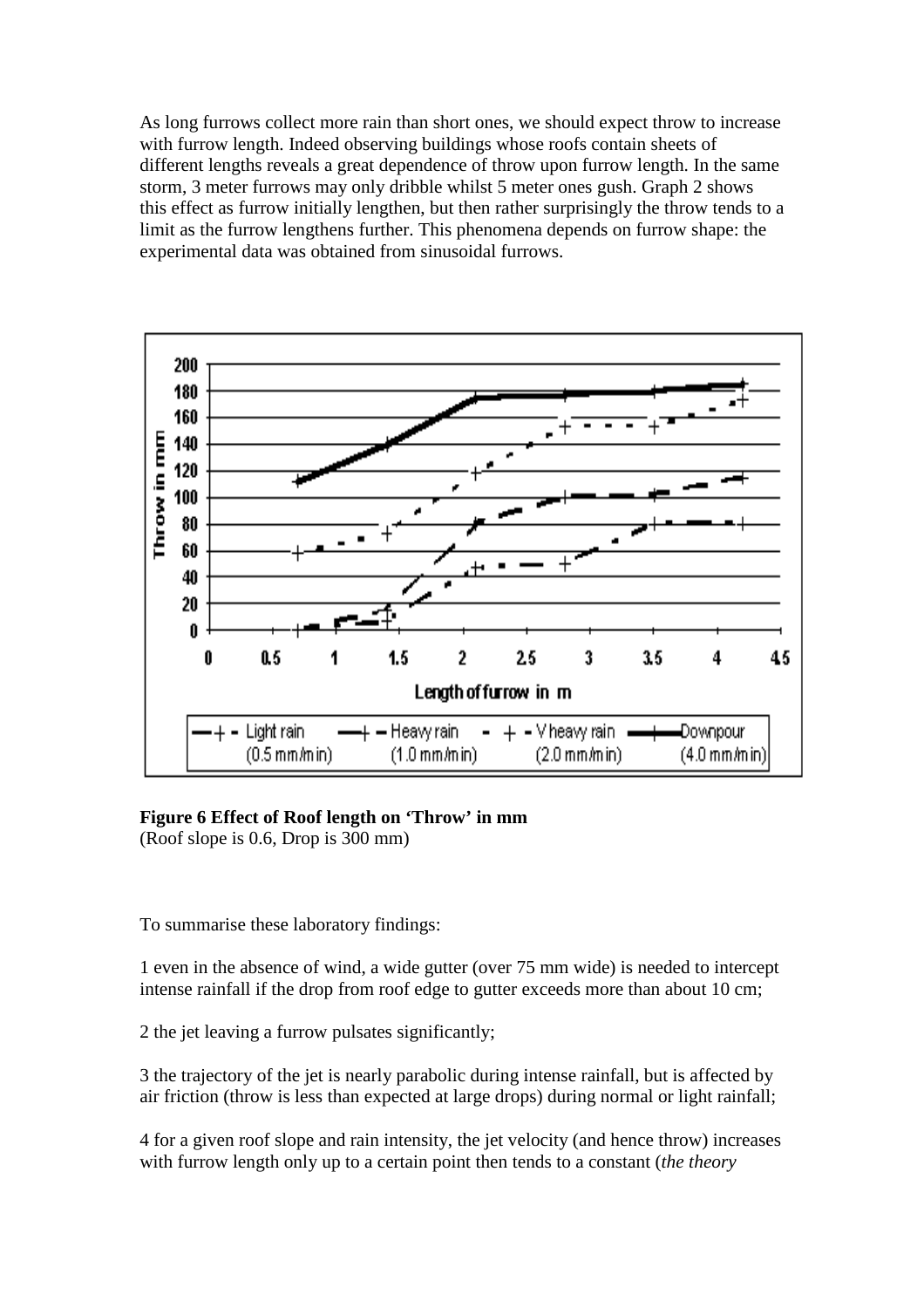*presented in Appendix B suggests that throw might increase with furrow-length1/4 : this is broadly compatible with the shape of the curves in figure 6)*;

5 at low flows, the surface tension at the lip of the furrow prevents the jet from detaching from the lip except in a vertically downwards direction, thus at low flows there is no throw.

#### [\(Return to top of document\)](#page-0-0)

#### <span id="page-18-0"></span>**4 RESULTS OF INITIAL FIELD EXPERIMENTS**

The flow off a long shallow unguttered roof in Western Uganda was studied. (Rooffurrow length was 5.7 meters and the furrows sloped at  $sin \theta = 0.09$ . The roof was supported by walls with full length unglazed openings immediately under the roof edge. This meant that wind could blow through these walls, a situation not representative of solid walls where wind can only blow parallel them. For this reason, the flow from roof edge to ground was highly affected by wind, sometimes blowing into the building (a chicken house).

Collecting vessels (plastic 3-litre vegetable oil containers, inverted and with an 75 mm x 80 mm aperture cut in their base) were placed in a row out from the wall. The aperture width corresponded to the width of the roofing corrugations, so each vessel intercepted flow from only one furrow. Seven such vessels were placed at various distances from the drip line from the roof edge. Relative to the drip line, the vessel centres were at the distances shown below. Thus vessel *B* was placed to receive any drips from the roof when no wind was blowing, vessel *A* was closer to the building, vessels *C* to *G* were progressively further out from the building.

<span id="page-18-1"></span>

| Vessel                    |                  | $\boldsymbol{A}$ | $\boldsymbol{B}$      | $\mathcal C$                                                   | $\boldsymbol{D}$ | $\boldsymbol{E}$               | $\boldsymbol{F}$ | G        | ALL |
|---------------------------|------------------|------------------|-----------------------|----------------------------------------------------------------|------------------|--------------------------------|------------------|----------|-----|
| 'Throw' at centre<br>(mm) |                  | $-75$            | $\boldsymbol{\theta}$ | $+75$                                                          | $+150$           | $+225$                         | $+300$           | $+375$   |     |
|                           | Rainfall<br>(mm) |                  |                       | Percentage of expected run-off collected in vessel (*indicates |                  | vessel overflowed at 3 litres) |                  |          |     |
| Rain event 1              | 47.0             | 5.3              | $8.7*$                | $8.7*$                                                         | $8.7*$           | $8.7*$                         | 1.8              | 3.4      | 45* |
| Rain event 2              | 12.5             | 16,9             | 33.3*                 | $33.3*$                                                        | 1.4              | 0.8                            | 1.1              | 1.0      | 88* |
| Rain event 3              | <b>38.0</b>      | 5.4              | $10.9*$               | $10.9*$                                                        | 8.1              | 3.3                            | 1.5              | 1.2      | 41* |
| Rain event 4              | 8.5              | 0.8              | 26.4                  | 48.5*                                                          | 28.0             | 3.1                            | 2.3              | 0.1      | 109 |
| Rain event 5              | 16.0             | 9.9              | 19.8                  | 25.8*                                                          | 5.4              | 1.7                            | 0.8              | 0.8      | 64  |
| Rain event 6              | 3.5              | 11.3             | 45.2                  | 35.8                                                           | $\mathbf{0}$     | 0.8                            | $\boldsymbol{0}$ | $\Omega$ | 93  |
| Rain event 7              | 24.5             | 5.7              | 13.5                  | 13.5                                                           | 2.3              | 3.0                            | 1.5              | 1.6      | 41  |
| Rain event 8              | 26.0             | 5.1              | 12.1                  | 13.6                                                           | 13.2             | 3.0                            | 1.5              | 1.4      | 50  |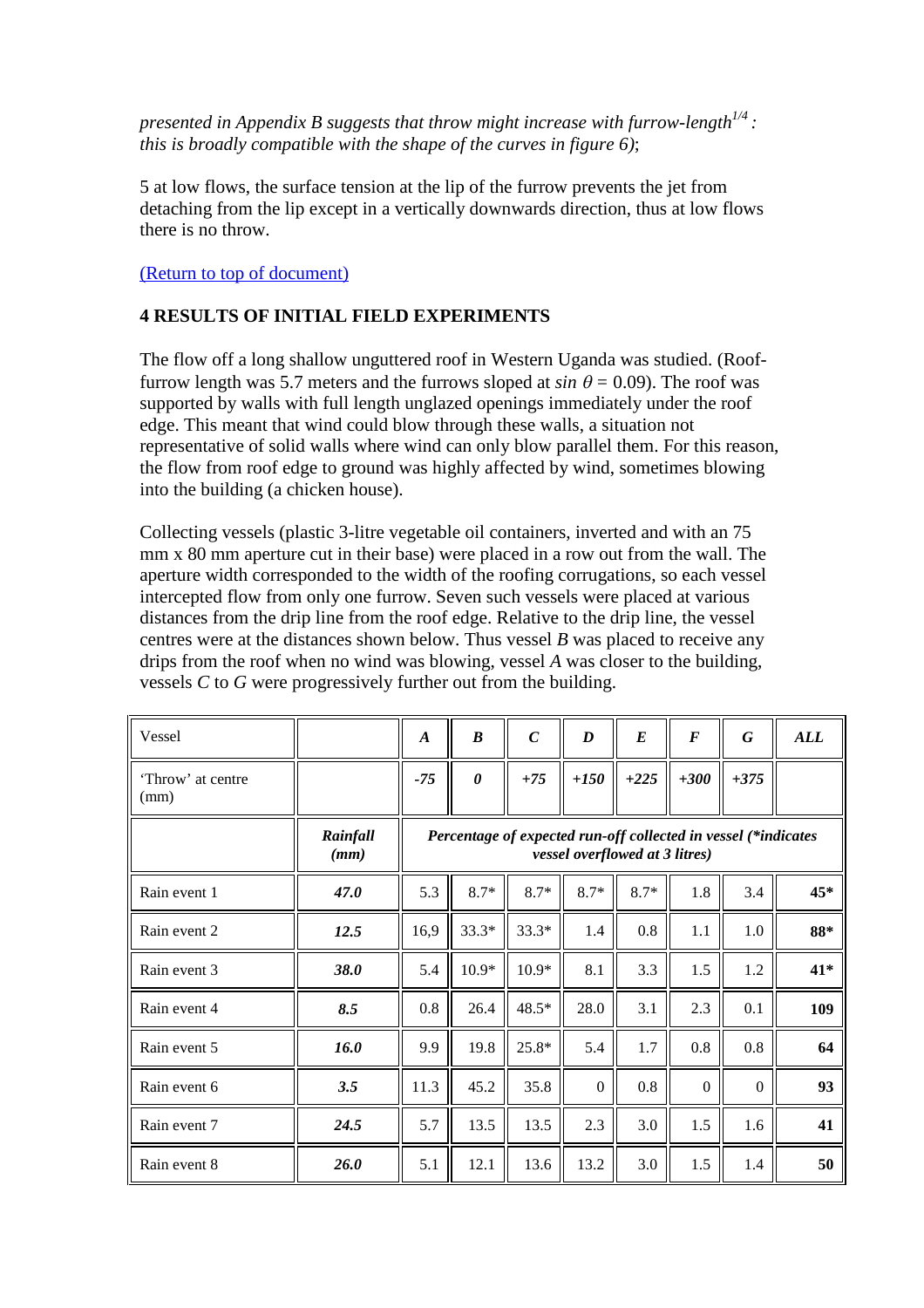| event<br><b>Rain</b><br>◡ | $\cdots$<br>14.9 | . . | -<br>ر… | 28.0 | $\overline{a}$ | 1. J | 1.U | 1.0 |  |
|---------------------------|------------------|-----|---------|------|----------------|------|-----|-----|--|
|---------------------------|------------------|-----|---------|------|----------------|------|-----|-----|--|

#### **Table 5 Throw from an actual roof, 300 mm below the roof edge**

It is not easy to interpret this data, as it is much affected by overflow of the collecting vessels which should have been much larger. (During Rain event 1, for example, runoff per furrow exceeded 20 litres but under 15 litres was collected). Moreover during Rain event 5, despite some loss due to overflow*,* the total water collected exceeded that calculated from rainfall records to have fallen on the furrow. By contrast during Rain events 7, 8 and 9 where there was no overflow the total collected was less than half the calculated precipitation. This may be due to differences in storm intensity over the 100 meters that separated the rain guage from the roof or due to inadequate experimental design. It was not possible to measure minute-by-minute rainfall, but only the total precipitation in a 'Rainfall event' lasting up to six hours: it seems unlikely that instantaneous rainfall intensities ever exceeded 2 mm per minute.

We may however observe that a significant fraction (possibly over 30% during heavy rain) of run-off was intercepted by vessels *D* to *G* and hence would have overshot a 75 mm gutter centred 300 mm under the roof edge. Moving such a gutter outwards (so that its inner edge was directly under the roof edge) would have resulted in its catching some of this overshoot but missing all the flow into vessel *A* which was 10% or more of expected run-off.

Clearly much more careful experimentation - with a more typical roof and wall combination, and including measurement of rainfall *intensities* - is needed before strong conclusions can be drawn about what gutter width is adequate at various drops. The indications are however that guttering systems allowing water to fall more than about 100 mm from the roof edge are likely to be expensive (wide gutters) or ineffective in intercepting intense rainfall. Some crude field experiments at the same site, which compared the water quantities collected by several 75 mm wide gutters set at different distances below the roof edge, supported these indications.

#### (Return to top of document)

#### <span id="page-19-0"></span>**5 CONCLUSIONS**

For economy, gutters should not be laid horizontal, but at an angle that ideally increases towards the discharge end. Unfortunately the combination of a sloping gutter and a horizontal roof edge results in the drop from the latter to the former that increases towards the discharge end. Experiment and theory suggest that this drop should be kept less than 100 mm if intense rainfall from a *corrugated* domestic roof is all to be intercepted by a 75 mm (3") gutter. A hemispherical gutter of such a size, laid at 4% slope at its discharge end, should be able to carry all the precipitation on a domestic size roof (up to 40  $\text{m}^2$ ) even during intense storms of up to 4 mm rainfall per minute . The requirements of 4% *final* slope and not more than 100 mm drop restrict the gutter length to 7.5 m. However if the primary purpose of the gutter is to collect water (rather than protect the lower wall from rain) a lower design standard should suffice. Rainfall intensities up to only 1 mm per minute need be wholly intercepted, since only a tiny fraction of annual precipitation occurs at intensities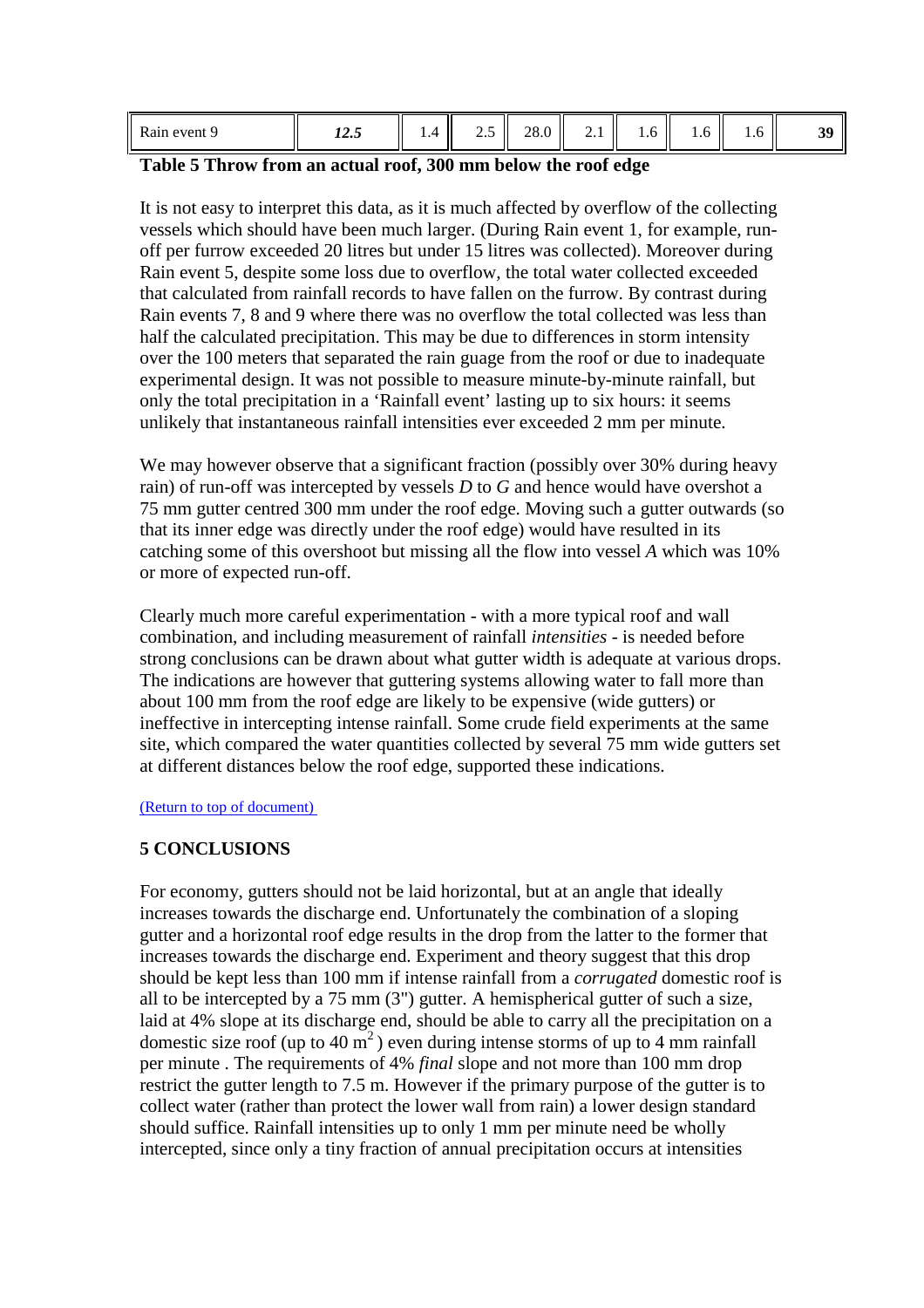higher than this. Strong winds will however result in some loss of interception even where the roofedge-to-gutter drop is kept small.

Gutters for domestic buildings therefore do not need to be large, but the problem of attaching and aligning them to achieve adequate slope yet only a small drop has to be solved. Moreover proper alignment of the gutter so that its inner edge lies just inside the drip line from the roof edge is necessary if small gutters are to be used. Some ways of doing this were discussed in Section 2.4.

Where flat, ribbed or tiled roofing material is used, there should be little occurrence of run-off overshooting a gutter unless the drop is large or the wind very strong. (Return to top of Document)

#### **Appendix A Measured Runoff Trajectories from corrugated roofing**

**(Data from laboratory experiments described in Section 3)** (available upon request from DTU)

(Return to top of document)

#### **Appendix B Theory of flow down corrugations**

The furrow of a corrugated iron roof has an approximately parabolic shape described by the equation

 $y = a x^2 [1]$ 

where *y* is the rise above the furrow bottom at a distance *x* fom its centre. The constant 'a' is normally approximately equal to 1/W where W is the pitch of the corrugations (typically 0.08 m). The cross-sectional area of a flow that is of depth *y* is

 $A = \frac{4}{3}$  a  $x^3$  and the hydraulic radius is approximately  $R = \frac{2}{3}$   $y = \frac{2}{3}$  a  $x^2$ 

giving (at equilibrium):

flowrate  $Q = A R^{2/3} S^{1/2} / n \propto x^{13/3}$  and velocity  $v = Q/A \propto x/3 \propto Q^{4/13}$  [2]

Thus a doubling of the flowrate (due to a doubling in rainfall intensity or of roof length) will increase the run-off velocity by only 24%. Most of any increase in flowrate is accommodated by an increase in the depth (*y*) and hence area (*A*) of the flow; rather than the increase in velocity.

Taking a representative flow of 5 x  $10^{-6}$  m<sup>3</sup>/s (1 mm/minute falling on a furrow 4.2 m long x 8 cm pitch), a slope of  $S = 0.5$  and a value of 0.01 for Mannings 'n', we get an equilibrium velocity of  $v = 0.50$  m/s and a flow depth of  $y = 0.9$  mm.